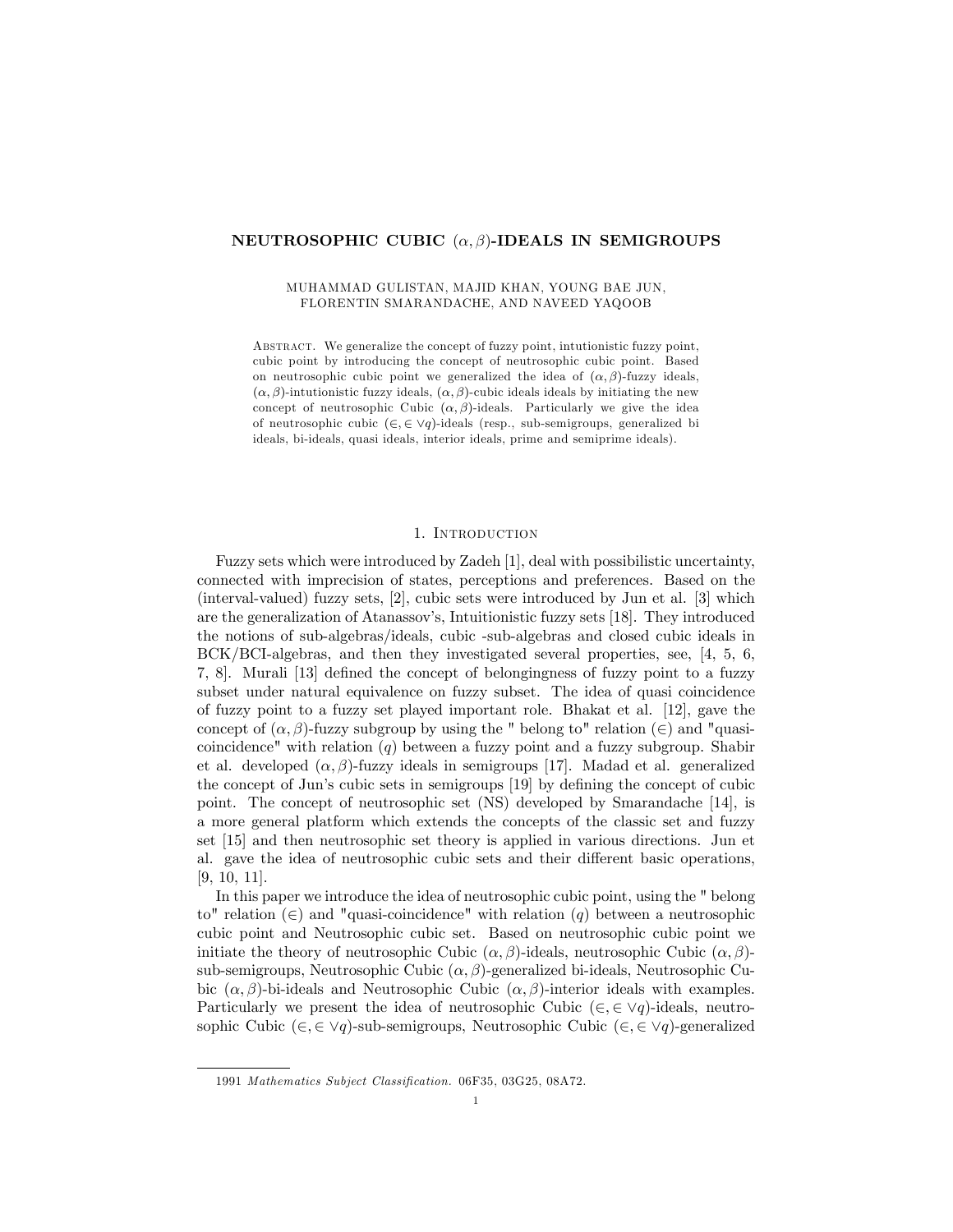bi-ideals, Neutrosophic Cubic  $(\in, \in \vee q)$ -bi-ideals, Neutrosophic Cubic  $(\in, \in \vee q)$ quasi ideals, Neutrosophic Cubic ( $\in$ ,  $\in \vee q$ )-interior ideals and Neutrosophic Cubic  $(\in, \in \vee q)$ -semiprime (resp., prime) ideals.

#### 2. Preliminaries

A non-empty set S together with an associative binary operation  $\ddots$  is called a semigroup. A non-empty subset A of a semigroup  $S$  is called a sub-semigroup if  $A A \subset A$ . A non-empty subset A of S is left(resp., right) ideal of S if  $S A \subset A (AS \subset A)$ . A sub-semigroup B of S is bi-ideal of S if  $BSB\subset B$  and interior ideal of S if  $SAS\subset A$ .

Now we recall the concept of interval valued fuzzy sets. An interval number is  $\widetilde{a} = [a^-, a^+]$ , where  $0 \le a^- \le a^+ \le 1$ . Let  $D[0, 1]$  denote the family of all closed subintervals of  $[0, 1]$ , i.e.,

$$
D[0,1] = \{ \tilde{a} = [a^-, a^+] : a^- \leq a^+, \text{ for } a^-, a^+ \in I \}.
$$

We define the operations " $\geq$ ", " $\preceq$ ", " $=$ ", "rmin" and "rmax" in case of two elements in  $D[0,1]$ . We consider two elements  $\widetilde{a} = [a^-, a^+]$  and  $\widetilde{b} = [b^-, b^+]$  in  $D[0,1]$ . Then (i)  $\tilde{a} \geq \tilde{b}$  if and only if  $a^- \geq b^-$  and  $a^+ \geq b^+$ , (ii)  $\tilde{a} \preceq \tilde{b}$  if and only if  $a^- \leq b^$ and  $a^+ \leq b^+$ , (iii)  $\tilde{a} = b$  if and only if  $a^- = b^-$  and  $a^+ = b^+$ , (iv)  $\min\{\tilde{a}, \tilde{b}\}$  $[\min\{a^-, b^-\}, \min\{a^+, b^+\}], (v) \text{ } \max\{\tilde{a}, \tilde{b}\} = [\max\{a^-, b^-\}, \max\{a^+, b^+\}].$  It is obvious that  $(D[0, 1], \leq, \vee, \wedge)$  is a complete lattice with  $0 = [0, 0]$  as its least element and  $1 = [1, 1]$  as its greatest element. Let  $\tilde{a}_i \in D[0, 1]$  where  $i \in \Lambda$ . We define

rinf  $\underset{i\in\Lambda}{\text{rinf}}\widetilde{a}_i = \underset{i\in\Lambda}{\text{inf}}$  $a_i^-$ , inf  $i\in\Lambda$  $a_i^+$  and rsup  $\operatorname*{sup}_{i\in\Lambda} \widetilde{a}_i = \begin{bmatrix} \operatorname{sup}_{i\in\Lambda} \end{bmatrix}$  $a_i^-, \text{ sup}$  $i\in\Lambda$  $a_i^+$ ]. An interval valued

fuzzy set (briefly, IVF-set)  $\mu_A$  on X is defined as  $\mu_A = \{ \langle x, [\mu_A^-(x), \mu_A^+(x)] \rangle : x \in X \}$ , where  $\mu_A^-(x) \leq \mu_A^+(x)$ , for all  $x \in X$ . Then the ordinary fuzzy sets  $\mu_A^-(x) \leq \mu_A^+(x)$ , for all  $x \in X$ . and  $\mu_A^+ : X \to [0,1]$  are called a lower fuzzy set and an upper fuzzy set of  $\tilde{\mu}$ , respectively. Let  $\mu_A(x) = [\mu_A^-(x), \mu_A^+(x)].$  Then  $A = \{ \langle x, \mu_A(x) \rangle : x \in X \}$ , where  $\mu_A : X \longrightarrow D[0,1].$ 

**Definition 1.** [3] Let X be a non-empty set. A cubic set in X is a structure of the form:  $C = \{(x, \tilde{\mu}(x), \lambda(x)) | x \in X\}$  where  $\tilde{\mu}$  is an interval-valued fuzzy set in X and  $\lambda$  is a fuzzy set in X.

**Definition 2.** [14] A neutrosophic set  $(NS)$  in X is a structure of the form:  $\lambda = {\langle \lambda_T(x), \lambda_I(x), \lambda_F(x) \rangle | x \in X }$  where  $\lambda_T : X \to [0,1]$  is a truth membership function,  $\lambda_I : X \to [0,1]$  is an indeterminate membership function, and  $\lambda_F : X \to [0, 1]$  is a false membership function.

**Definition 3.** [16] Let X be a non-empty set. An interval neutrosophic set (INS) in X is a structure of the form:  $\widetilde{\mu} = \{ \langle \widetilde{\mu}_T(x), \widetilde{\mu}_I(x), \widetilde{\mu}_F(x) \rangle \mid x \in X \}$  where  $\widetilde{\mu}_T, \widetilde{\mu}_I$  and  $\widetilde{\mu}_F$ are interval-valued fuzzy set in  $X$ , which are called an interval truth membership function, an interval indeterminacy membership function and an interval falsity membership function, respectively.

**Definition 4.** [9] Let X be the space of points and A be a NCS, we define a neu- $\emph{trosophic cubic set } A(x) = \Bigl\langle x | \Bigl( \mu, \lambda \Bigr) \Bigr\rangle \emph{ where } \mu, (x) = \langle x \left( \widetilde{\mu}_T, \widetilde{\mu}_I, \widetilde{\mu}_F \right) \rangle \emph{ and } \lambda(x) = 0$  $\langle x(\lambda_T, \lambda_I, \lambda_F) \rangle$  with  $\widetilde{\mu}_T : X \to D[0, 1], \widetilde{\mu}_I : X \to D[0, 1], \widetilde{\mu}_F : X \to D[0, 1]$  and  $\lambda_T : X \to [0,1], \lambda_I : X \to [0,1], \lambda_F : X \to [0,1].$  We will briefly denote by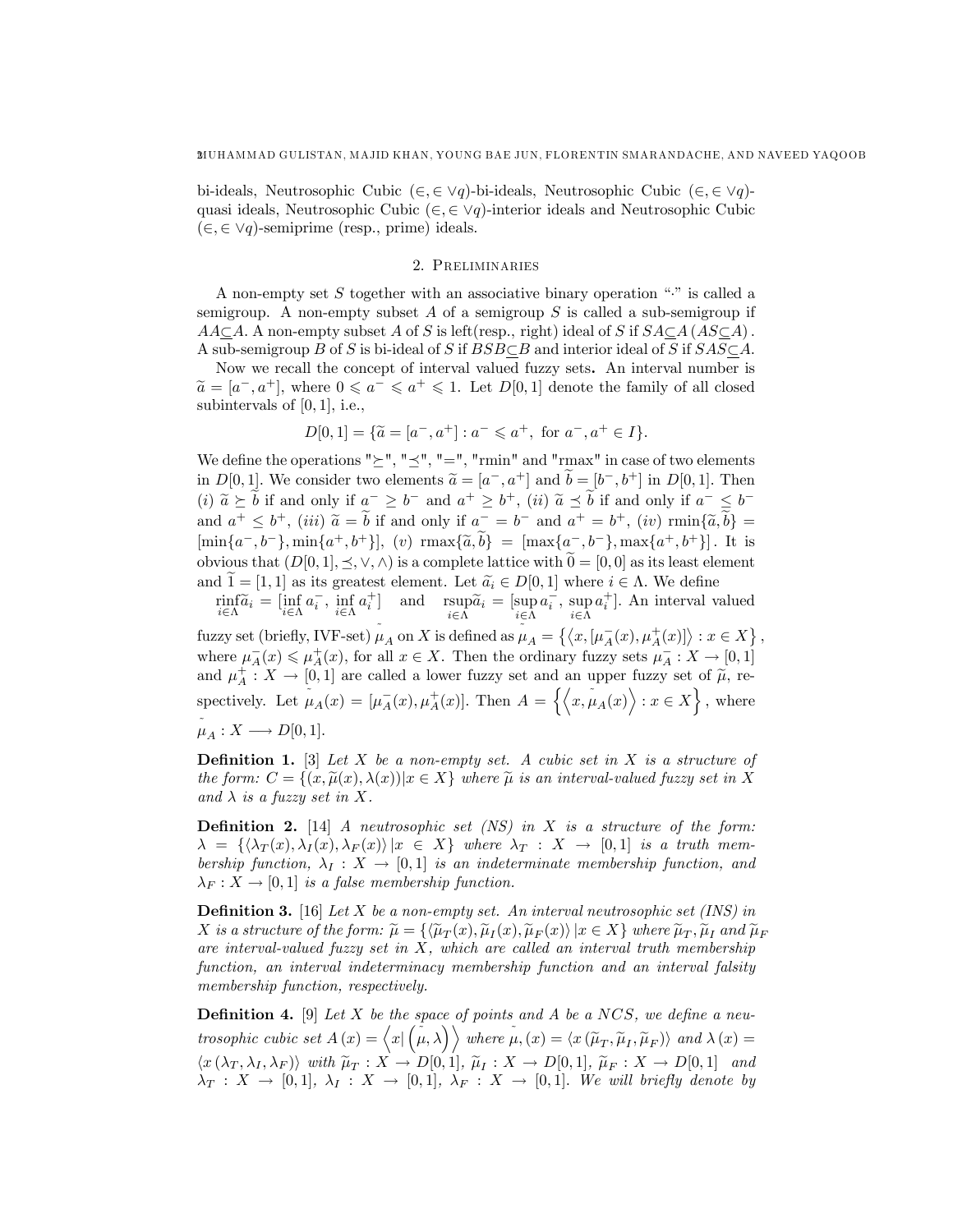$A(x) = \langle x(\tilde{\mu}_T, \tilde{\mu}_I, \tilde{\mu}_F, \lambda_I, \lambda_I, \lambda_F) \rangle$ , where  $[0,0] \preceq \tilde{\mu}_T + \tilde{\mu}_I + \tilde{\mu}_F \preceq [3,3]$  and  $0 \leq \lambda_T + \lambda_I + \lambda_F \leq 3.$ 

### 3. NEUTROSOPHIC CUBIC POINT

Here in this section we generalize the concept of fuzzy point, intutionistic fuzzy point, cubic point by introducing the concept of neutrosophic cubic point.

**Definition 5.** Let  $A = \langle x, (\tilde{\mu}_T, \tilde{\mu}_I, \tilde{\mu}_F, \lambda_T, \lambda_I, \lambda_F)(x) \rangle$  and  $B = \langle x, (\tilde{\nu}_T, \tilde{\nu}_I, \tilde{\nu}_F, \eta_T, \eta_I, \eta_F)(x) \rangle$ be two NCS and  $x \in X$ , we define

 $A \circ B = \langle x, \ (\widetilde{\mu}_T \circ \widetilde{v}_T, \ \widetilde{\mu}_I \circ \widetilde{\mu}_I, \ \widetilde{\mu}_F \circ \widetilde{v}_F, \ \lambda_T \circ \eta_T, \ \lambda_I \circ \eta_I, \ \lambda_F \circ \eta_F \rangle (x) \rangle$ , where

$$
\widetilde{\mu}_{T} \circ \widetilde{\upsilon}_{T}(x) = \begin{cases}\n\bigvee_{x=yz} \min \{\widetilde{\mu}_{T}(y), \widetilde{\upsilon}_{T}(z)\} & \text{and } \lambda_{T} \circ \eta_{T}(x) = \begin{cases}\n\bigwedge_{x=yz} \max \{\lambda_{T}(y), \eta_{T}(z)\} \\
1 & \text{otherwise}\n\end{cases} \\
\widetilde{\mu}_{I} \circ \widetilde{\upsilon}_{I}(x) = \begin{cases}\n\bigvee_{x=yz} \min \{\widetilde{\mu}_{I}(y), \widetilde{\upsilon}_{I}(z)\} \\
\vdots \\
0 & \text{otherwise}\n\end{cases} \text{ and } \lambda_{T} \circ \eta_{T}(x) = \begin{cases}\n\bigwedge_{x=yz} \max \{\lambda_{I}(y), \eta_{I}(z)\} \\
1 & \text{otherwise}\n\end{cases} \\
\widetilde{\mu}_{F} \circ \widetilde{\upsilon}_{F}(x) = \begin{cases}\n\bigvee_{x=yz} \min \{\widetilde{\mu}_{F}(y), \widetilde{\upsilon}_{F}(z)\} \\
\vdots \\
0 & \text{otherwise}\n\end{cases} \text{ and } \lambda_{F} \circ \eta_{F}(x) = \begin{cases}\n\bigwedge_{x=yz} \max \{\lambda_{F}(y), \eta_{F}(z)\} \\
1 & \text{otherwise}\n\end{cases}
$$

**Definition 6.** Let  $A = \langle x, (\tilde{\mu}_T, \tilde{\mu}_I, \tilde{\mu}_F, \lambda_T, \lambda_F, \lambda_F)(x) \rangle$  and  $B = \langle x, (\tilde{\nu}_T, \tilde{\nu}_I, \tilde{\nu}_F, \eta_T, \eta_I, \eta_F)(x) \rangle$  be  $two NC sets, we define$ 

$$
A \subseteq B, \text{ if } \widetilde{\mu}_T \succeq \widetilde{v}_T, \widetilde{\mu}_I \succeq \widetilde{v}_I, \widetilde{\mu}_F \succeq \widetilde{v}_F \text{ and } \lambda_T \le \eta_T, \lambda_I \le \eta_I, \lambda_F \le \eta_F.
$$

**Definition 7.** Let  $\widetilde{\alpha} = \widetilde{t}, \widetilde{i}, \widetilde{f} \in D(0,1]$  and  $\beta = s, o, g \in [0,1)$ . Then by neutrosophic cubic point (NCP) we mean  $x_{(\tilde{\alpha},\beta)}(y) = \langle x_{\tilde{\alpha}}(y), x_{\beta}(y) \rangle$  where

$$
x_{\widetilde{\alpha}}\left(y\right) = \begin{cases} \widetilde{\alpha} & \text{if } x = y \\ 0 & \text{otherwise} \end{cases} \quad and \ x_{\beta}\left(y\right) = \begin{cases} \beta & \text{if } x = y \\ 1 & \text{otherwise} \end{cases}
$$

• For any neutrosophic cubic set  $A = \langle x, (\tilde{\mu}_T, \tilde{\mu}_I, \tilde{\mu}_F, \lambda_T, \lambda_I, \lambda_F)(x) \rangle$  and for a neutrosophic cubic point  $x_{(\tilde{\alpha},\beta)}$ , then

(i)  $x_{(\widetilde{\alpha},\beta)} \in A$  if  $\widetilde{\mu}_T(x) \succeq \widetilde{t}$ ,  $\widetilde{\mu}_I(x) \succeq \widetilde{i}$ ,  $\widetilde{\mu}_F(x) \succeq \widetilde{f}$  and  $\lambda_T(x) \leq s$ ,  $\lambda_I(x) \leq o, \lambda_F(x) \leq g.$ (ii)  $x_{(\widetilde{\alpha},\beta)}qA$  if  $\widetilde{\mu}_T(x)+\widetilde{t} > \widetilde{1}$ ,  $\widetilde{\mu}_I(x)+\widetilde{t} > \widetilde{1}$ ,  $\widetilde{\mu}_F(x)+\widetilde{f} > \widetilde{1}$  and

- $\lambda_T(x) + s < 1, \, \lambda_I(x) + o < 1, \, \lambda_F(x) + g < 1.$ 
	- (*iii*)  $x_{(\tilde{\alpha},\beta)} \in \forall qA$  if  $x_{(\tilde{\alpha},\beta)} \in A$  or  $x_{(\tilde{\alpha},\beta)}qA$ .

 $(iv)$   $x_{(\widetilde{\alpha},\beta)} \in \forall qA$  if  $x_{(\widetilde{\alpha},\beta)} \in A$  and  $x_{(\widetilde{\alpha},\beta)}\circ qA$ . (v)  $x_{(\widetilde{\alpha},\beta)} q_k \Xi$  if  $\widetilde{\mu}_T(x) + \widetilde{\alpha} + \widetilde{k}_1 > \widetilde{1}, \widetilde{\mu}_I(x) + \widetilde{\alpha} + \widetilde{k}_2 > \widetilde{1}, \widetilde{\mu}_F(x) + \widetilde{\alpha} + \widetilde{k}_3 > \widetilde{1}$ and  $\lambda_T(x) + \beta + k_4 < 1$ ,  $\lambda_I(x) + \beta + k_5 < 1$ ,  $\lambda_F(x) + \beta + k_6 < 1$ , where

- $\widetilde{k}_1, \widetilde{k}_2, \widetilde{k}_3 \in D(0, 1]$  and  $k_4, k_5, k_6 \in [0, 1)$ .
- Let  $A = \langle x, \langle \tilde{\mu}_T, \tilde{\mu}_I, \tilde{\mu}_F, \lambda_T, \lambda_I, \lambda_F \rangle(x) \rangle$  be a neutrosophic cubic set subset of S such that  $\tilde{\mu}_T$ ,  $\tilde{\mu}_I$ ,  $\tilde{\mu}_F \preceq 0.5$  and  $\lambda_T$ ,  $\lambda_I$ ,  $\lambda_F \ge 0.5$ . Then  $\tilde{t} \in$  $D(0,1], \tilde{i} \in D(0,1], \tilde{f} \in D(0,1]$  and  $s \in [0,1), o \in [0,1), g \in [0,1)$  be such that  $x_{(\tilde{t},\tilde{i},\tilde{t},s,a,q)} \in \Delta qA$ . Then  $(\tilde{\mu}_T(x) \succeq \tilde{t}, \tilde{\mu}_I(x) \succeq i, \tilde{\mu}_F(x) \succeq f)$ ,  $(\lambda_T(x) \leq s, \lambda_I(x) \leq o, \lambda_F(x) \leq g)$  and  $(\tilde{\mu}_T(x) + \tilde{t} \succ \tilde{1}, \tilde{\mu}_I(x) + \tilde{t} \succ$  $\widetilde{1}, \widetilde{\mu}_F(x) + \widetilde{f} \succ \widetilde{1}$ ,  $(\lambda_T(x) + s < 1, \lambda_T(x) + o < 1, \lambda_F(x) + g < 1)$ . It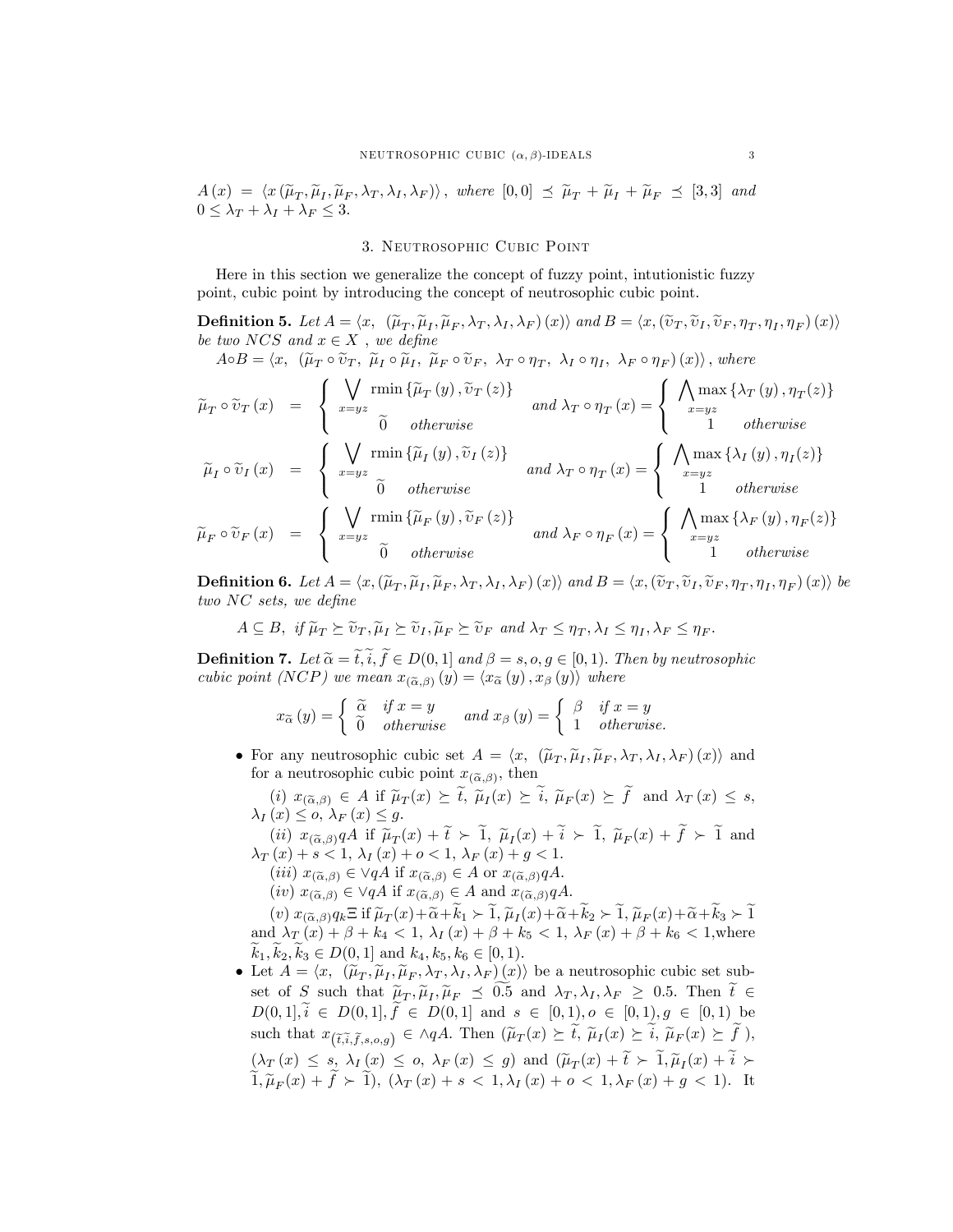follows that  $1 \prec \tilde{\mu}_T(x) + \tilde{\mu}_T(x) = 2\tilde{\mu}_T(x), 1 \prec \tilde{\mu}_I(x) + \tilde{\mu}_I(x) = 2\tilde{\mu}_I(x), 1 \prec \tilde{\mu}_I(x) + \tilde{\mu}_I(x) = 2\tilde{\mu}_I(x) + \tilde{\mu}_I(x)$  $\widetilde{\mu}_F(x) + \widetilde{\mu}_F(x) = 2\widetilde{\mu}_F(x)$  and  $1 > \lambda_T(x) + \lambda_T(x) = 2\lambda_T(x), 1 > \lambda_T(x) +$  $\lambda_I(x) = 2\lambda_I(x), 1 > \lambda_F(x) + \lambda_F(x) = 2\lambda_F(x)$ . So  $\tilde{\mu}_T, \tilde{\mu}_F \succ 0.5$  and  $\lambda_T, \lambda_I, \lambda_F < 0.5$ . This means that  $x_{(\tilde{t}, \tilde{i}, \tilde{f}, s, o, g)} \in \Lambda q = \phi$ . So we will omit the case  $\alpha = \in \wedge q$ .

 $\bullet$  Let  $NCP(S)$  be the collection of all neutrosophic cubic point in a semigroup S: Then

$$
x_{(\tilde{t}_{1},\tilde{i}_{1},\tilde{f}_{1},s_{1},o_{1},g_{1})} \cdot y_{(\tilde{t}_{2},\tilde{i}_{2},\tilde{f}_{2},s_{2},o_{2},g_{2})}
$$
\n
$$
= (xy)_{(xy)_{(\min{\tilde{t}_{1},\tilde{t}_{2}}},\min{\tilde{t}_{1},\tilde{i}_{2}}},\min{\tilde{t}_{1},\tilde{f}_{2}},\min{\tilde{f}_{1},\tilde{f}_{2}},\max{\{s_{1},s_{2}\},\max{\{o_{1},o_{2}\},\max{\{g,g_{2}\}}\}} \in NCP(S).
$$

Then  $NCP(S)$  becomes a semigroup and it is a sub-semigroup of  $\mathcal{NC}(S)$ .

**Definition 8.** Let  $S$  be a semigroup. Then the neutrosophic cubic characteristic function

$$
\chi_A = (\chi_{\tilde{\mu}_T}, \chi_{\tilde{\mu}_F}, \chi_{\tilde{\mu}_F}, \chi_{\lambda_T}, \chi_{\lambda_I}, \chi_{\lambda_F})
$$
  
of  $A = \langle x, \ (\tilde{\mu}_T, \tilde{\mu}_I, \tilde{\mu}_F, \lambda_T, \lambda_I, \lambda_F) (x) \rangle$  is defined as

$$
\chi_{\widetilde{\mu}_T}(x) = \begin{cases}\n[1,1] & \text{if } x \in A \\
[0,0] & \text{if } x \notin A\n\end{cases} \text{ and } \chi_{\lambda_T}(x) = \begin{cases}\n0 & \text{if } x \in A \\
1 & \text{if } x \notin A\n\end{cases}
$$
\n
$$
\chi_{\widetilde{\mu}_I}(x) = \begin{cases}\n[1,1] & \text{if } x \in A \\
[0,0] & \text{if } x \notin A\n\end{cases} \text{ and } \chi_{\lambda_I}(x) = \begin{cases}\n0 & \text{if } x \in A \\
1 & \text{if } x \notin A\n\end{cases}
$$
\n
$$
\chi_{\widetilde{\mu}_F}(x) = \begin{cases}\n[1,1] & \text{if } x \in A \\
[0,0] & \text{if } x \notin A\n\end{cases} \text{ and } \chi_{\lambda_F}(x) = \begin{cases}\n0 & \text{if } x \in A \\
1 & \text{if } x \notin A\n\end{cases}
$$

4. NEUTROSOPHIC CUBIC  $(\alpha, \beta)$ -SUB-SEMIGROUPS

Based on neutrosophic cubic point we generalized the idea of  $(\alpha, \beta)$ -fuzzy ideals,  $(\alpha, \beta)$ -intutionistic fuzzy ideals,  $(\alpha, \beta)$ -cubic ideals ideals by initiating the new concept of neutrosophic Cubic  $(\alpha, \beta)$ -sub-semigroups.

**Definition 9.** A neutrosophic cubic subset  $A = \langle x, (\tilde{\mu}_T, \tilde{\mu}_I, \tilde{\mu}_F, \lambda_T, \lambda_I, \lambda_F)(x) \rangle$ of a semigroup S is called the neutrosophic cubic  $(\alpha, \beta)$ -sub-semigroup of S, where  $\alpha, \beta \in \{\in, q, \in \vee q \text{ or } \in \wedge q\}$  but  $\alpha \neq \in \wedge q$  if for all  $x, y$  in S and for all  $t_1,i_1,f_1,t_2,i_2,f_2\in D[0,1]$  and  $s_1,o_1,g_1,s_2,o_2,g_2\in [0,1)$  such that  $x_{(\tilde{t_1},\tilde{t_1},\tilde{f_1},s_1,o_1,g_1)}\alpha A$ and

 $y_{(\tilde{t_2}, \tilde{i}_2, \tilde{t_2}, s_2, o_2, g_2)} \alpha A \Longrightarrow (xy)_{(\min\{\tilde{t_1}, \tilde{t_2}\}, \min\{\tilde{i_1}, \tilde{i_2}\}, \min\{\tilde{f_1}, \tilde{f_2}\}, \max\{s_1, s_2\}, \max\{o_1, o_2\}, \max\{g, g_2\}) } \beta A.$ 

**Example 1.** Consider a semigroup  $S = \{a, b, c\}$  with the following table,

```
: a b c
a \quad c \quad c \quad cb \quad c \quad c \quad ac \quad c \quad b \quad c
```
Define a neutrosophic cubic set  $A = \langle x, \; (\tilde{\mu}_T, \tilde{\mu}_I, \tilde{\mu}_F, \lambda_T, \lambda_I, \lambda_F) (x) \rangle$  in S by

| $S \qquad \widetilde{\mu}_T \qquad \qquad \widetilde{\mu}_I \qquad \qquad \widetilde{\mu}_F \qquad \lambda_T \quad \lambda_I \quad \lambda_F$ |  |  |  |
|-----------------------------------------------------------------------------------------------------------------------------------------------|--|--|--|
| $a \quad [0.3, 0.6] \quad [0.5, 0.7] \quad [0.6, 0.7] \quad 0.4 \quad 0.6 \quad 0.8$                                                          |  |  |  |
| $b$ [0.2, 0.4] [0.3, 0.4] [0.2, 0.5] 0.6 0.7 0.9                                                                                              |  |  |  |
| $c$ [0.7, 0.9] [0.8, 0.9] [0.7, 0.8] 0.2 0.3 0.4                                                                                              |  |  |  |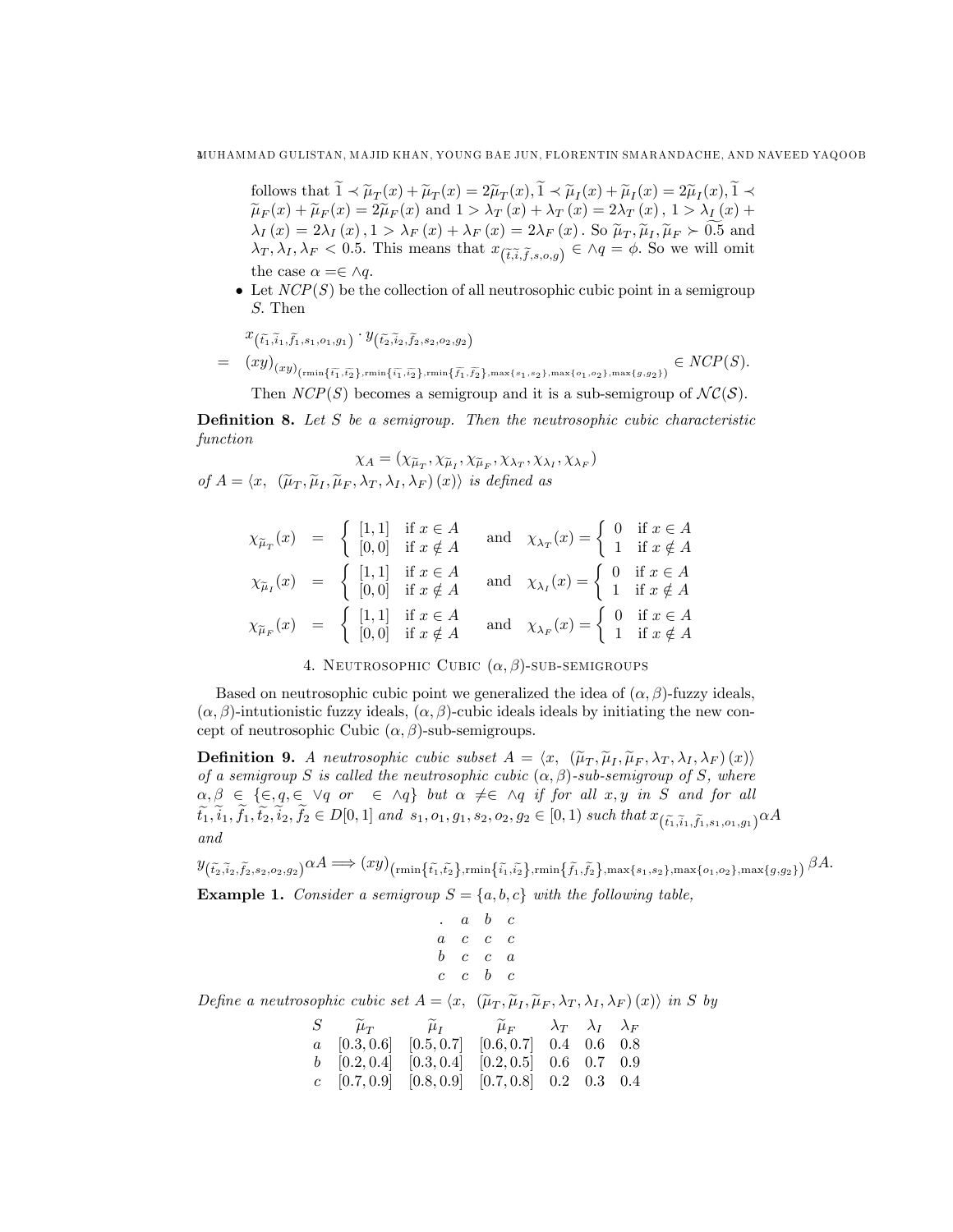where

 $\widetilde{t}_1 \quad = \quad \left[0.2, 0.3\right], \widetilde{t}_2 = \left[0.1, 0.2\right], \widetilde{i}_1 = \left[0.1, 0.25\right], \widetilde{i}_2 = \left[0.2, 0.4\right], \widetilde{f}_1 = \left[0.01, 0.02\right], \widetilde{f}_2 = \left[0.1, 0.2\right]$ and  $s_1 = 0.7$ ,  $s_2 = 0.8$ ,  $o_1 = 0.7$ ,  $o_2 = 0.9$ ,  $g_1 = 0.9$ ,  $g_2 = 0.95$ 

It is easy to verify that  $A = \langle x, \; (\tilde{\mu}_T, \tilde{\mu}_I, \tilde{\mu}_F, \lambda_T, \lambda_I, \lambda_F) (x) \rangle$  is a neutrosophic cubic<br>(i. 2) with continuum of C  $(\alpha, \beta)$ -sub-semigroup of S.

The following lemma shows that every neutrosophic cubic sub-semigroup is neutrosophic cubic  $(\in, \in)$ -sub-semigroup of S.

**Lemma 1.** A neutrosophic cubic  $A = \langle x, (\tilde{\mu}_T, \tilde{\mu}_I, \tilde{\mu}_F, \lambda_T, \lambda_I, \lambda_F)(x) \rangle$  of a semi-<br>group  $G$  is particularly subject to an interval subject for all  $x \in G$  and for group S is neutrosophic cubic sub-semigroup if and only if, for all  $x, y \in S$  and for all  $\tilde{t}_1, \tilde{i}_1, \tilde{t}_1, \tilde{t}_2, \tilde{i}_2, \tilde{t}_2 \in D[0,1]$  and  $s_1, o_1, g_1, s_2, o_2, g_2 \in [0,1)$  such that

$$
x_{\left(\tilde{t}_1, \tilde{t}_1, \tilde{t}_1, s_1, o_1, g_1\right)} \in A \text{ and } y_{\left(\tilde{t}_2, \tilde{t}_2, \tilde{t}_2, s_2, o_2, g_2\right)} \in A
$$
  
\n
$$
\implies (xy)_{\left(\min\{\tilde{t}_1, \tilde{t}_2\}, \min\{\tilde{t}_1, \tilde{t}_2\}, \min\{\tilde{t}_1, \tilde{t}_2\}, \min\{\tilde{t}_1, \tilde{t}_2\}, \max\{s_1, s_2\}, \max\{o_1, o_2\}, \max\{g_1, g_2\}\right)} \in A
$$

*Proof.* Let  $A = \langle x, (\tilde{\mu}_T, \tilde{\mu}_I, \tilde{\mu}_F, \lambda_T, \lambda_I, \lambda_F)(x) \rangle$  be a neutrosophic cubic sub-semigroup of S. Let  $x, y \in S$  and  $\tilde{t}_1, \tilde{t}_1, \tilde{t}_1, \tilde{t}_2, \tilde{t}_2, \tilde{t}_2 \in D(0, 1]$  and  $s_1, o_1, g_1, s_2, o_2, g_2 \in [0, 1)$  be such that  $x_{(\tilde{t}_1,\tilde{i}_1,\tilde{f}_1,s_1,o_1,g_1)} \in A$  and  $y_{(\tilde{t}_2,\tilde{i}_2,\tilde{f}_2,s_2,o_2,g_2)} \in A$  then

$$
\widetilde{\mu}_T(x) \geq \widetilde{t}_1, \widetilde{\mu}_I(x) \geq i_1, \widetilde{\mu}_F(x) \geq f_1, \widetilde{\mu}_T(y) \geq \widetilde{t}_2, \widetilde{\mu}_I(y) \geq i_2, \widetilde{\mu}_F(y) \geq f_2, \lambda_T(x) \leq s_1, \lambda_I(x) \leq o_1, \lambda_F(x) \leq g_1 \lambda_T(y) \leq s_2, \lambda_I(y) \leq o_2, \lambda_F(y) \leq g_2
$$

So

$$
\widetilde{\mu}_{T}(xy) \succeq \min \{\widetilde{\mu}_{T}(x), \widetilde{\mu}_{T}(y)\} \succeq \min \{\widetilde{t}_{1}, \widetilde{t}_{2}\} \Rightarrow (xy)_{\text{rmin}} \{\widetilde{t}_{1}, \widetilde{t}_{2}\} \in \widetilde{\mu}_{T}
$$
\n
$$
\widetilde{\mu}_{I}(xy) \succeq \min \{\widetilde{\mu}_{I}(x), \widetilde{\mu}_{I}(y)\} \succeq \min \{\widetilde{t}_{1}, \widetilde{t}_{2}\} \Rightarrow (xy)_{\text{rmin}\{\widetilde{t}_{1}, \widetilde{t}_{2}\}} \in \widetilde{\mu}_{I}
$$
\n
$$
\widetilde{\mu}_{F}(xy) \succeq \min \{\widetilde{\mu}_{F}(x), \widetilde{\mu}_{F}(y)\} \succeq \min \{\widetilde{f}_{1}, \widetilde{f}_{2}\} \Rightarrow (xy)_{\text{rmin}\{\widetilde{f}_{1}, \widetilde{f}_{2}\}} \in \widetilde{\mu}_{F}
$$
\n
$$
\lambda_{T}(xy) \leq \max \{\lambda_{T}(x), \lambda_{T}(y)\} \succeq \max \{s_{1}, s_{2}\} \Rightarrow (xy)_{\max\{s_{1}, s_{2}\}} \in \lambda_{T}
$$
\n
$$
\lambda_{I}(xy) \leq \max \{\lambda_{I}(x), \lambda_{I}(y)\} \succeq \max \{o_{1}, o_{2}\} \Rightarrow (xy)_{\max\{o_{1}, o_{2}\}} \in \lambda_{I}
$$
\n
$$
\lambda_{F}(xy) \leq \max \{\lambda_{F}(x), \lambda_{F}(y)\} \succeq \max \{g_{1}, g_{2}\} \Rightarrow (xy)_{\max\{g_{1}, g_{2}\}} \in \lambda_{F}
$$

Conversely, let  $A = \langle x, \; (\tilde{\mu}_T, \tilde{\mu}_L, \tilde{\mu}_F, \lambda_T, \lambda_I, \lambda_F) (x) \rangle$  satisfies the given condition. We prove that  $A = \langle x, (\tilde{\mu}_T, \tilde{\mu}_I, \tilde{\mu}_F, \lambda_T, \lambda_I, \lambda_F)(x) \rangle$  is neutrosophic cubic subsemigroup. On contrary for  $x, y \in S$  and  $\tilde{t}, \tilde{s}, \tilde{i} \in D(0,1], s, o, g \in [0,1)$  such that

$$
\widetilde{\mu}_T(xy) \prec t \preceq \min{\{\widetilde{\mu}_T(x), \widetilde{\mu}_T(y)\}} \Rightarrow x_{\widetilde{t}} \in \widetilde{\mu}_T \text{ and } y_{\widetilde{t}} \in \widetilde{\mu}_T \text{ but } (xy)_{\widetilde{t}} \notin \widetilde{\mu}_T
$$
\n
$$
\widetilde{\mu}_I(xy) \prec \widetilde{s} \preceq \min{\{\widetilde{\mu}_I(x), \widetilde{\mu}_I(y)\}} \Rightarrow x_{\widetilde{s}} \in \widetilde{\mu}_I \text{ and } y_{\widetilde{s}} \in \widetilde{\mu}_I \text{ but } (xy)_{\widetilde{s}} \notin \widetilde{\mu}_I
$$
\n
$$
\widetilde{\mu}_F(xy) \prec \widetilde{i} \preceq \min{\{\widetilde{\mu}_F(x), \widetilde{\mu}_F(y)\}} \Rightarrow x_{\widetilde{i}} \in \widetilde{\mu}_I \text{ and } y_{\widetilde{i}} \in \widetilde{\mu}_I \text{ but } (xy)_{\widetilde{i}} \notin \widetilde{\mu}_F
$$
\n
$$
\lambda_T(xy) \prec s \ge \max{\{\lambda_T(x), \lambda_T(y)\}} \Rightarrow x_s \in \lambda_T \text{ and } y_s \in \lambda_T \text{ but } (xy)_s \notin \lambda_T
$$
\n
$$
\lambda_I(xy) \prec o \ge \max{\{\lambda_I(x), \lambda_I(y)\}} \Rightarrow x_o \in \lambda_I \text{ and } y_o \in \lambda_I \text{ but } (xy)_o \notin \lambda_I
$$
\n
$$
\lambda_F(xy) \prec g \ge \max{\{\lambda_F(x), \lambda_F(y)\}} \Rightarrow x_g \in \lambda_F \text{ and } y_g \in \lambda_F \text{ but } (xy)_g \notin \lambda_F
$$

which is a contradiction. Hence  $A = \langle x, (\tilde{\mu}_T, \tilde{\mu}_I, \tilde{\mu}_F, \lambda_T, \lambda_I, \lambda_F)(x) \rangle$  is neutro-<br>continuous continuous sophic cubic sub-semigroup.  $\Box$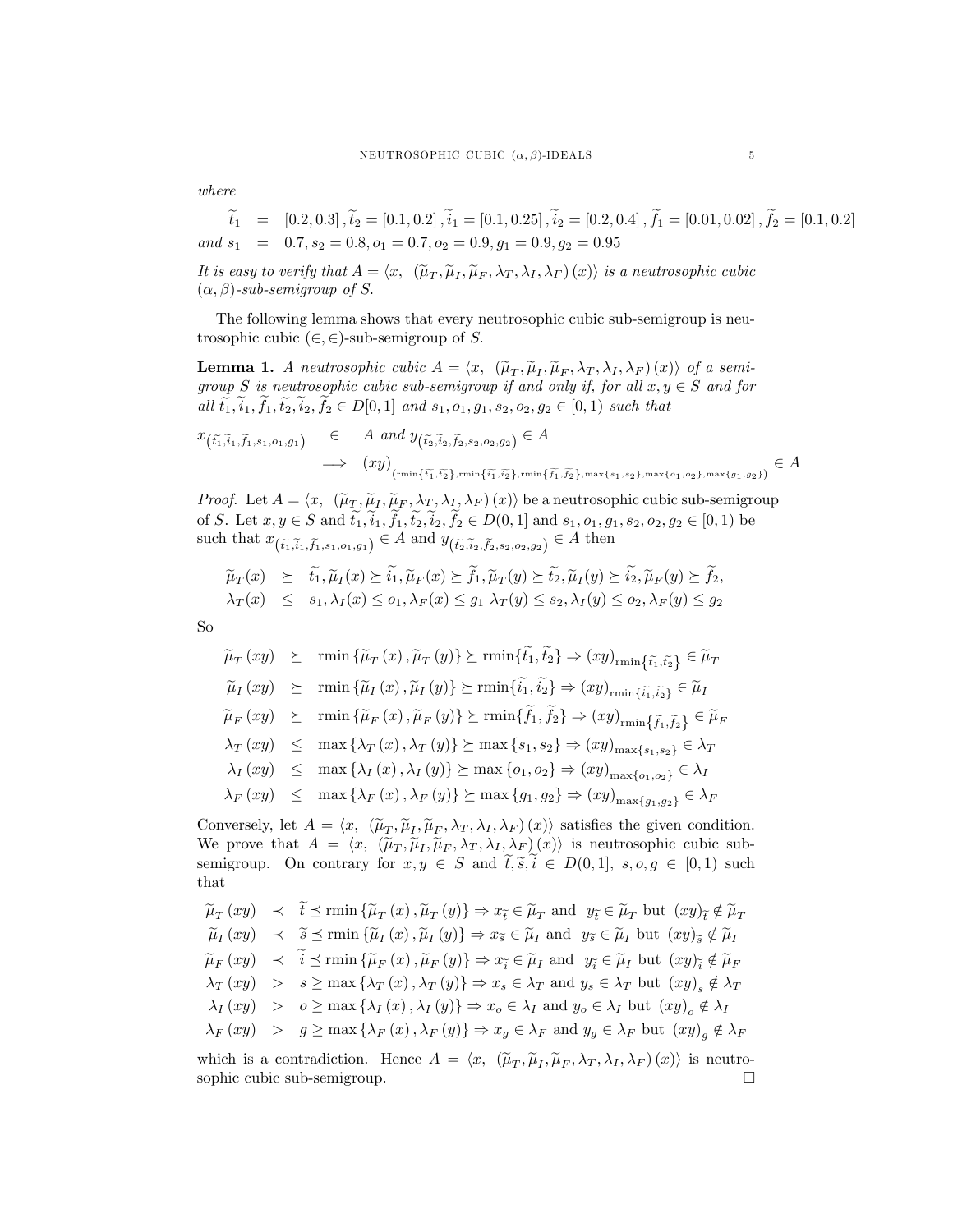**Theorem 1.** Let  $A = \langle x, (\tilde{\mu}_T, \tilde{\mu}_I, \tilde{\mu}_F, \lambda_I, \lambda_I, \lambda_F)(x) \rangle$  be a neutrosophic cubic<br>(e.g. ) with continuum of  $S = \mathbb{E}[\mathbf{w}_T, \tilde{\mu}_I, \lambda_I, \lambda_I]$  (e.g. )  $(\tilde{\lambda} \times \tilde{\lambda} \times \tilde{\lambda}_I)(x)$ )  $(\alpha, \beta)$ -sub-semigroup of S. Then the set  $A_{(\widetilde{0},1)} = \{x \in s | (\widetilde{\mu}_T, \widetilde{\mu}_I, \widetilde{\mu}_F)(x)$  $\widetilde{0}$  and  $(\lambda_T, \lambda_I, \lambda_F)(x) < 1$  is sub-semigroup of S.

*Proof.* Let  $x, y \in A_{(\widetilde{0},1)}$ . Then

$$
\widetilde{\mu}_{T}(x) \succ \widetilde{0}, \widetilde{\mu}_{T}(y) \succ \widetilde{0}, \widetilde{\mu}_{I}(x) \succ \widetilde{0}, \widetilde{\mu}_{I}(y) \succ \widetilde{0}, \widetilde{\mu}_{F}(x) \succ \widetilde{0}, \widetilde{\mu}_{F}(y) \succ \widetilde{0}
$$
\n
$$
\lambda_{T}(x) < 1, \lambda_{T}(y) < 1, \lambda_{I}(x) < 1, \lambda_{I}(y) < 1, \lambda_{F}(x) < 1, \lambda_{F}(y) < 1
$$

Let  $\widetilde{\mu}_T(xy) = 0$ ,  $\widetilde{\mu}_I(xy) = 0$ ,  $\widetilde{\mu}_F(xy) = 0$  and  $\lambda_T(xy) = 1$ ,  $\lambda_I(xy) = 1$ ,  $\lambda_F(xy) = 1$ 1. If  $\alpha \in \{\in, \in \vee q\}$ , then

$$
x_{\tilde{\mu}_T(x)}\alpha A, \ x_{\tilde{\mu}_T(y)}\alpha A, x_{\tilde{\mu}_I(x)}\alpha A, \ x_{\tilde{\mu}_I(y)}\alpha A, x_{\tilde{\mu}_F(x)}\alpha A, \ x_{\tilde{\mu}_F(y)}\alpha A
$$

and

$$
x_{\scriptscriptstyle \lambda_T(x)}\alpha A, x_{\scriptscriptstyle \lambda_T(y)}\alpha A, x_{\scriptscriptstyle \lambda_I(x)}\alpha A, x_{\scriptscriptstyle \lambda_I(y)}\alpha A, x_{\scriptscriptstyle \lambda_F(x)}\alpha A, ~x_{\scriptscriptstyle \lambda_F(y)}\alpha A
$$

but

$$
\widetilde{\mu}_T(xy) = 0 \prec \min{\{\widetilde{\mu}_T(x), \widetilde{\mu}_T(y)\}} \text{ and } \widetilde{\mu}_T(xy) + \min{\{\widetilde{\mu}_T(x), \widetilde{\mu}_T(y)\}} \le 0 + 1 = 1
$$
\n
$$
\widetilde{\mu}_I(xy) = \widetilde{0} \prec \min{\{\widetilde{\mu}_I(x), \widetilde{\mu}_I(y)\}} \text{ and } \widetilde{\mu}_I(xy) + \min{\{\widetilde{\mu}_I(x), \widetilde{\mu}_I(y)\}} \le 0 + 1 = 1
$$
\n
$$
\widetilde{\mu}_F(xy) = \widetilde{0} \prec \min{\{\widetilde{\mu}_F(x), \widetilde{\mu}_F(y)\}} \text{ and } \widetilde{\mu}_F(xy) + \min{\{\widetilde{\mu}_F(x), \widetilde{\mu}_F(y)\}} \le 0 + 1 = 1
$$
\n
$$
\lambda_T(xy) = 1 > \max{\{\lambda_I(x), \lambda_I(y)\}} \text{ and } \lambda_T(xy) + \max{\{\lambda_T(x), \lambda_T(y)\}} \ge 1
$$
\n
$$
\lambda_I(xy) = 1 > \max{\{\lambda_I(x), \lambda_I(y)\}} \text{ and } \lambda_I(xy) + \max{\{\lambda_I(x), \lambda_I(y)\}} \ge 1
$$
\n
$$
\lambda_F(xy) = 1 > \max{\{\lambda_F(x), \lambda_F(y)\}} \text{ and } \lambda_F(xy) + \max{\{\lambda_F(x), \lambda_F(y)\}} \ge 1
$$

So for every  $\beta \in \{\in, q, \in \vee q, \in \wedge q\}$ 

$$
(xy)_{\min\{\widetilde{\mu}_T(x),\widetilde{\mu}_T(y)\}} \overline{\beta}A, (xy)_{\min\{\widetilde{\mu}_I(x),\widetilde{\mu}_I(y)\}} \overline{\beta}A, (xy)_{\min\{\widetilde{\mu}_F(x),\widetilde{\mu}_F(y)\}} \overline{\beta}A
$$

$$
(xy)_{\max\{\lambda_T(x),\lambda_T(y)\}} \overline{\beta}A, (xy)_{\max\{\lambda_I(x),\lambda_I(y)\}} \overline{\beta}A, (xy)_{\max\{\lambda_F(x),\lambda_F(y)\}} \overline{\beta}A
$$

Hence  $\widetilde{\mu}_T(xy) \succ 0$ ,  $\widetilde{\mu}_T(xy) \succ 0$ ,  $\widetilde{\mu}_F(xy) \succ 0$  and  $\lambda_T(xy) < 1$ ,  $\lambda_I(xy) < 1$ ,  $\lambda_F(xy) < 1$ 1. So  $xy \in A_{(0,1)}$ . Also for every  $\beta \in \{\in, q, \in \vee q, \in \wedge q\}$ 

$$
x_1q\widetilde{\mu}_T, x_1q\widetilde{\mu}_I, x_1q\widetilde{\mu}_F, y_1q\widetilde{\mu}_T, y_1q\widetilde{\mu}_I, y_1q\widetilde{\mu}_F x_1q\lambda_T, x_1q\lambda_I, x_1q\lambda_F, y_1q\lambda_T, y_1q\lambda_I, y_1q\lambda_F
$$

but

$$
(xy)_1\overline{\beta}\widetilde{\mu}_T, (xy)_1\overline{\beta}\widetilde{\mu}_I, (xy)_1\overline{\beta}\widetilde{\mu}_F, (xy)_1\overline{\beta}\lambda_T, (xy)_1\overline{\beta}\lambda_I, (xy)_1\overline{\beta}\lambda_F
$$

So  $A_{(\widetilde{0},1)} = \{x \in s \mid (\widetilde{\mu}_T, \widetilde{\mu}_I, \widetilde{\mu}_F)(x) \succ 0 \text{ and } (\lambda_T, \lambda_I, \lambda_F)(x) < 1\}$  is sub-semigroup of S.

**Theorem 2.** Let B be a sub-semigroup of S and let  $A = \langle x, \; (\widetilde{\mu}_T, \widetilde{\mu}_I, \widetilde{\mu}_F, \lambda_T, \lambda_I, \lambda_F) (x) \rangle$ be a neutrosophic cubic subset of S such that

$$
\widetilde{\mu}_T(x) = \begin{cases}\n\widetilde{0} & \text{if } x \in S - B \\
\leq \widetilde{0.5} & x \in B\n\end{cases} \text{ and } \lambda_T(x) = \begin{cases}\n1 & \text{if } x \in S - B \\
\leq 0.5 & x \in B\n\end{cases}
$$
\n
$$
\widetilde{\mu}_T(x) = \begin{cases}\n\widetilde{0} & \text{if } x \in S - B \\
\geq \widetilde{0.5} & x \in B\n\end{cases} \text{ and } \lambda_T(x) = \begin{cases}\n1 & \text{if } x \in S - B \\
\leq 0.5 & x \in B\n\end{cases}
$$
\n
$$
\widetilde{\mu}_F(x) = \begin{cases}\n\widetilde{0} & \text{if } x \in S - B \\
\geq \widetilde{0.5} & x \in B\n\end{cases} \text{ and } \lambda_F(x) = \begin{cases}\n1 & \text{if } x \in S - B \\
\leq 0.5 & x \in B\n\end{cases}
$$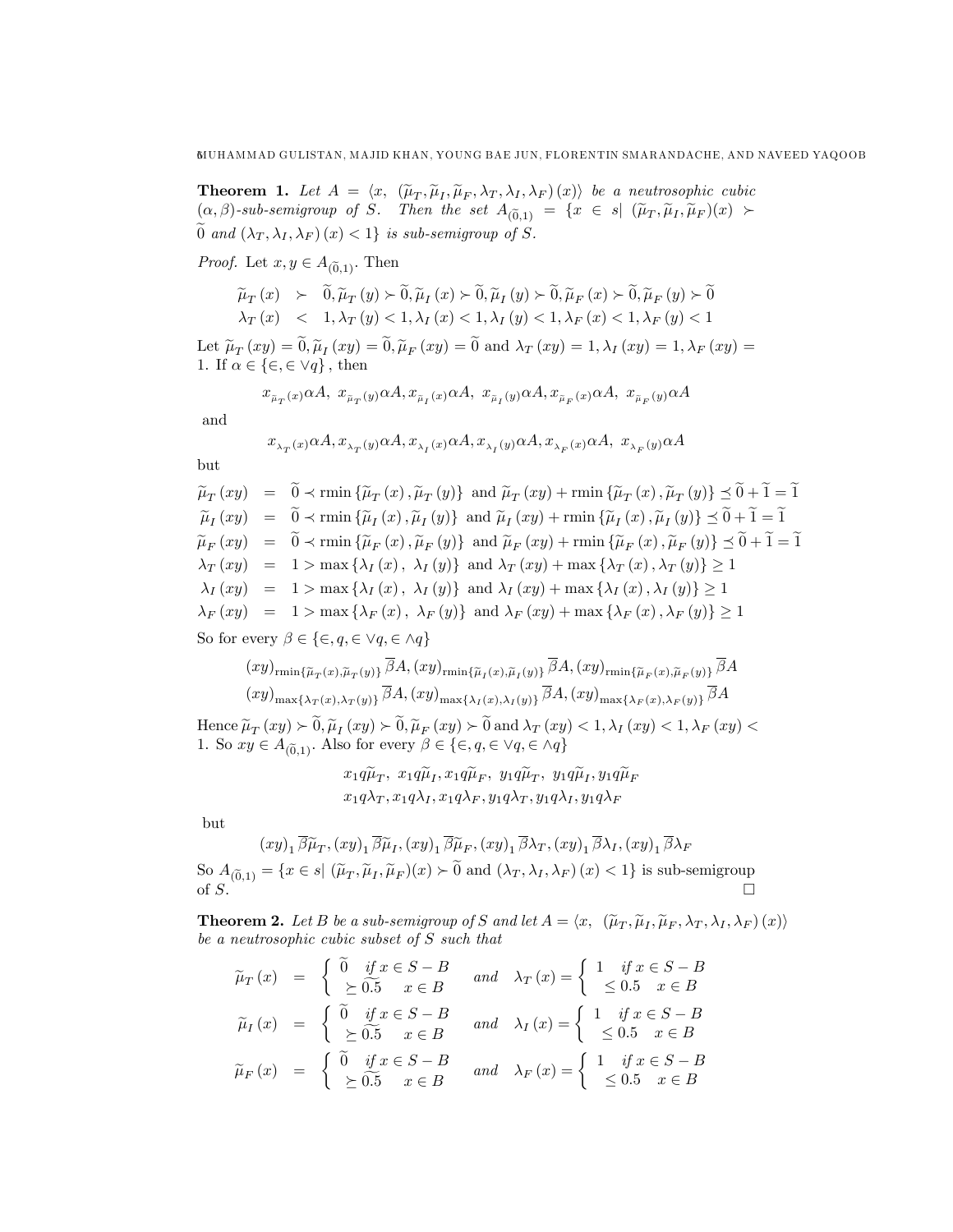Then i)  $A = \langle x, (\tilde{\mu}_T, \tilde{\mu}_I, \tilde{\mu}_F, \lambda_T, \lambda_I, \lambda_F)(x) \rangle$  is the neutrosophic cubic  $(q, \in \forall q)$ .  $sub-semigroup$  of  $S$ .

ii)  $A = \langle x, \hat{\mu}_T, \tilde{\mu}_I, \tilde{\mu}_F, \lambda_T, \lambda_I, \lambda_F \rangle(x) \rangle$  is the neutrosophic cubic  $(\epsilon, \epsilon \vee q)$ -subsemigroup of S.

*Proof.* i) Let  $x, y \in S$  and  $\tilde{t_1}, \tilde{i_1}, \tilde{f_1}, \tilde{t_2}, \tilde{i_2}, \tilde{f_2} \in D(0, 1]$  and  $s_1, o_1, g_1, s_2, o_2, g_2 \in [0, 1)$ be such that  $x_{(\tilde{t_1}, \tilde{t}_1, \tilde{t}_1, s_1, o_1, g_1)} qA$  and  $y_{(\tilde{t_2}, \tilde{t}_2, \tilde{t}_2, s_2, o_2, g_2)} qA$ . Then

$$
\widetilde{\mu}_T(x) + \widetilde{t}_1 \succ \widetilde{1}, \ \lambda_T(x) + s_1 < 1 \text{ and } \widetilde{\mu}_T(y) + \widetilde{t}_2 \succ \widetilde{1}, \ \lambda_T(y) + s_2 < 1
$$
\n
$$
\widetilde{\mu}_I(x) + \widetilde{i}_1 \succ \widetilde{1}, \ \lambda_I(x) + o_1 < 1 \text{ and } \widetilde{\mu}_I(y) + \widetilde{i}_2 \succ \widetilde{1}, \ \lambda_I(y) + o_2 < 1
$$
\n
$$
\widetilde{\mu}_F(x) + \widetilde{f}_1 \succ \widetilde{1}, \ \lambda_F(x) + g_1 < 1 \text{ and } \widetilde{\mu}_F(y) + \widetilde{f}_2 \succ \widetilde{1}, \ \lambda_F(y) + g_2 < 1
$$

So  $x, y \in L \Longrightarrow xy \in L$ . Thus if

 $\tilde{l}$ 

$$
\widetilde{t_1}, \widetilde{i}_1, \widetilde{f_1}, \widetilde{t_2}, \widetilde{i}_2, \widetilde{f_2} \preceq \widetilde{0.5}
$$
 and  $s_1, o_1, g_1, s_2, o_2, g_2 \geq 0.5$ 

 $SO$ 

$$
\widetilde{\mu}_T(x) \succeq \widetilde{0.5} \succeq \widetilde{t_1}, \ \lambda_T(x) \le 0.5 \le s_1 \text{ and } \widetilde{\mu}_T(y) \succeq \widetilde{0.5} \succeq \widetilde{t_2}, \ \lambda_T(y) \le 0.5 \le s_2
$$
\n
$$
\widetilde{\mu}_I(x) \succeq \widetilde{0.5} \succeq \widetilde{t_1}, \ \lambda_I(x) \le 0.5 \le o_1 \text{ and } \widetilde{\mu}_I(y) \succeq \widetilde{0.5} \succeq \widetilde{t_2}, \ \lambda_I(y) \le 0.5 \le o_2
$$
\n
$$
\widetilde{\mu}_F(x) \succeq \widetilde{0.5} \succeq \widetilde{f_1}, \ \lambda_F(x) \le 0.5 \le g_1 \text{ and } \widetilde{\mu}_F(y) \succeq \widetilde{0.5} \succeq \widetilde{f_2}, \ \lambda_F(y) \le 0.5 \le g_2
$$

 $\text{Hence } (xy)_{(\min\{\widetilde{t_1},\widetilde{t_2}\},\min\{\widetilde{t_1},\widetilde{t_2}\},\min\{\widetilde{f_1},\widetilde{f_2}\},\max\{s_1,s_2\},\max\{o_1,o_2\},\max\{g_1,g_2\})} \in A. \text{ If }$ 

$$
\tilde{t_1}, \tilde{i_1}, \tilde{f_1}, \tilde{t_2}, \tilde{i_2}, \tilde{f_2} \succ 0.5
$$
 and  $s_1, o_1, g_1, s_2, o_2, g_2 < 0.5$ 

 $SO$ 

$$
\widetilde{\mu}_T(x) + \widetilde{t}_1 \geq 0.5 + 0.5 = \widetilde{1}, \ \lambda_T(x) + s_1 \leq 0.5 + 0.5 = 1 \n\widetilde{\mu}_T(y) + \widetilde{t}_2 \geq 0.5 + 0.5 = \widetilde{1}, \ \lambda_T(y) + s_2 \leq 0.5 + 0.5 = 1 \n\widetilde{\mu}_I(x) + \widetilde{t}_1 \geq 0.5 + 0.5 = \widetilde{1}, \ \lambda_I(x) + o_1 \leq 0.5 + 0.5 = 1 \n\widetilde{\mu}_I(y) + \widetilde{t}_2 \geq 0.5 + 0.5 = \widetilde{1}, \ \lambda_I(y) + s_2 \leq 0.5 + 0.5 = 1 \n\widetilde{\mu}_F(x) + \widetilde{f}_1 \geq 0.5 + 0.5 = \widetilde{1}, \ \lambda_F(x) + g_1 \leq 0.5 + 0.5 = 1 \n\widetilde{\mu}_F(y) + \widetilde{f}_2 \geq 0.5 + 0.5 = \widetilde{1}, \ \lambda_F(y) + g_2 \leq 0.5 + 0.5 = 1
$$

Hence

$$
xy\big)_{\text{(rmin}\{\widetilde{t_1},\widetilde{t_2}\},\text{rmin}\{\widetilde{i_1},\widetilde{i_2}\},\text{rmin}\{\widetilde{f_1},\widetilde{f_2}\},\text{max}\{s_1,s_2\},\text{max}\{o_1,o_2\},\text{max}\{g_1,g_2\})}qA
$$

Thus

$$
(xy)_{(r\min\{\widetilde{t_1}, \widetilde{t_2}\}, r\min\{\widetilde{t_1}, \widetilde{t_2}\}, r\min\{\widetilde{f_1}, \widetilde{f_2}\}, \max\{s_1, s_2\}, \max\{o_1, o_2\}, \max\{g_1, g_2\})} \in \vee qA
$$

ii) Its proof is similar to the proof of (i).

**Theorem 3.** A neutrosophic cubic set  $A = \langle x, (\tilde{\mu}_T, \tilde{\mu}_I, \tilde{\mu}_F, \lambda_T, \lambda_I, \lambda_F)(x) \rangle$  of S is the neutrosophic cubic  $(\in, \in \vee q)$ -sub-semigroup of S if and only if

$$
\widetilde{\mu}_T(xy) \succeq \min(\widetilde{\mu}_T(x), \widetilde{\mu}_T(y), 0.5) \text{ and } \lambda_T(xy) \leq \max(\lambda_T(x), \lambda_T(y), 0.5)
$$

 $\widetilde{\mu}_I(xy) \ge \min(\widetilde{\mu}_I(x), \widetilde{\mu}_I(y), \widetilde{0.5})$  and  $\lambda_I(xy) \le \max(\lambda_I(x), \lambda_I(y), 0.5)$ 

$$
\widetilde{\mu}_{F}(xy) \succeq \min(\widetilde{\mu}_{F}(x), \widetilde{\mu}_{F}(y), 0.5) \text{ and } \lambda_{F}(xy) \le \max(\lambda_{F}(x), \lambda_{F}(y), 0.5)
$$

 $\Box$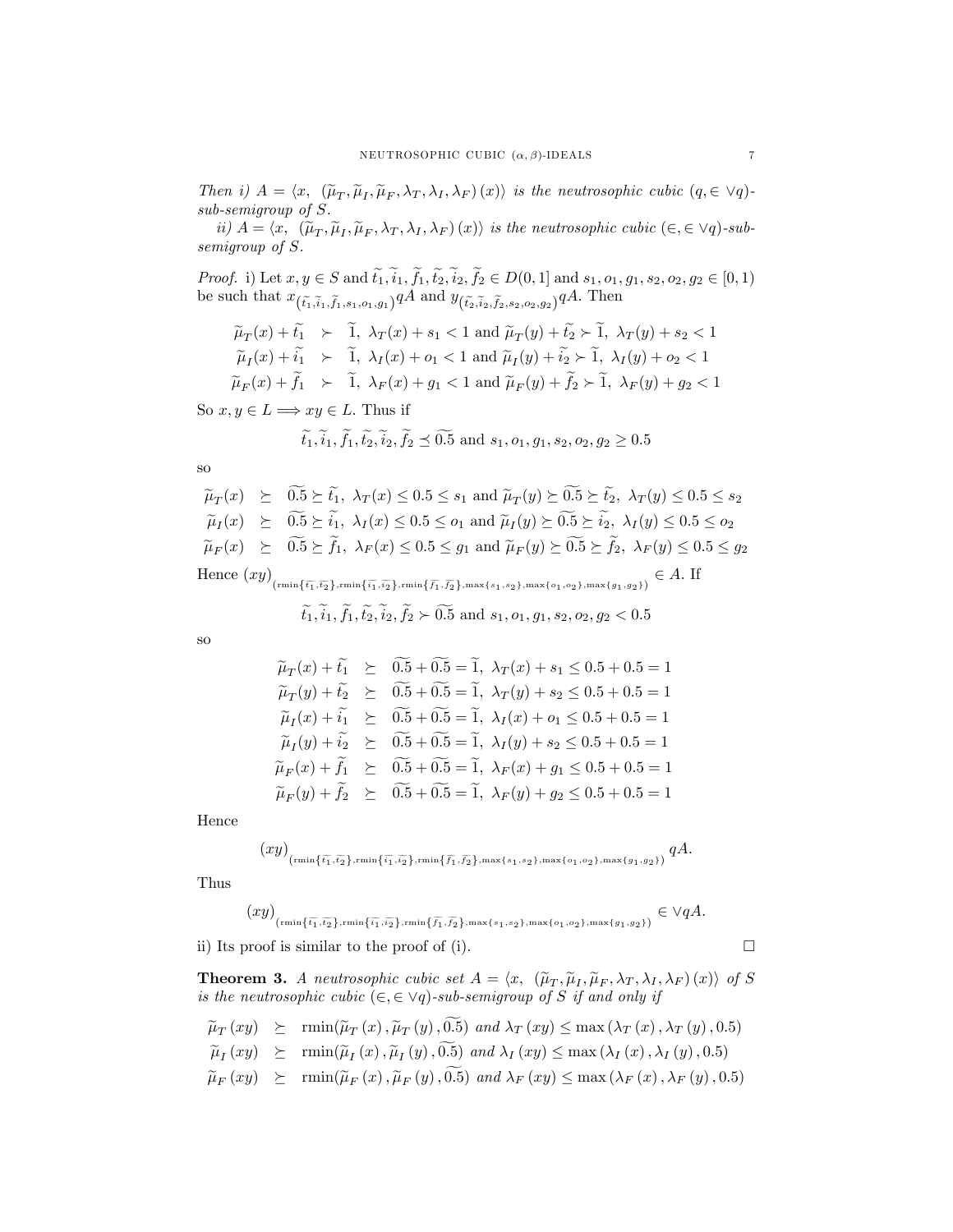*Proof.* Let  $A = \langle x, (\tilde{\mu}_T, \tilde{\mu}_I, \tilde{\mu}_F, \lambda_T, \lambda_I, \lambda_F)(x) \rangle$  is the neutrosophic cubic  $(\in, \in$  $\forall q$ )-sub-semigroup of S, and assume on contrary that there exist  $x, y \in S$  and  $\widetilde{t}, \widetilde{i}, \widetilde{f} \in D[0,1]$  and  $s, o, g \in [0,1)$  such that

 $\widetilde{\mu}_T\left(xy\right) \quad \prec \quad \widetilde{t} \preceq \min\left\{\widetilde{\mu}_T\left(x\right),\widetilde{\mu}_T\left(y\right),\widetilde{0.5} \right\} \Rightarrow x_{\widetilde{t}} \in \widetilde{\mu}_T \text{ and } y_{\widetilde{t}} \in \widetilde{\mu}_T \text{ but } (xy)_{\widetilde{t}} \overline{\in} \; \overline{\vee q} \widetilde{\mu}_T$  $\widetilde{\mu}_I\left(xy\right) \hspace{3mm} \prec \hspace{3mm} \widetilde{s} \preceq \min\left\{\widetilde{\mu}_I\left(x\right), \widetilde{\mu}_I\left(y\right), \widetilde{0.5}\right\} \Rightarrow x_{\widetilde{s}} \in \widetilde{\mu}_I \text{ and } \hspace{3mm} y_{\widetilde{s}} \in \widetilde{\mu}_I \text{ but } (xy)_{\widetilde{s}} \overline{\in \vee q} \widetilde{\mu}_I$  $\widetilde{\mu}_F\left(xy\right) \hspace{0.2cm} \prec \hspace{0.2cm} \widetilde{i} \preceq \operatorname{rmin}\left\{\widetilde{\mu}_F\left(x\right), \widetilde{\mu}_F\left(y\right), \widetilde{0.5}\right\} \Rightarrow x_{\widetilde{i}} \in \widetilde{\mu}_I \text{ and } \hspace{0.2cm} y_{\widetilde{i}} \in \widetilde{\mu}_I \text{ but } (xy)_{\widetilde{i}} \overline{\in \vee q} \widetilde{\mu}_F$  $\lambda_T(xy) > s \ge \max\{\lambda_T(x), \lambda_T(y), 0.5\} \Rightarrow x_s \in \lambda_T \text{ and } y_s \in \lambda_T \text{ but } (xy)_s \in \overline{\vee q} \lambda_T$  $\lambda_I(xy) > o \ge \max \{\lambda_I(x), \lambda_I(y), 0.5\} \Rightarrow x_o \in \lambda_I \text{ and } y_o \in \lambda_I \text{ but } (xy)_o \in \overline{\vee q} \lambda_I$  $\lambda_F(xy) > g \ge \max \{\lambda_F(x), \lambda_F(y), 0.5\} \Rightarrow x_g \in \lambda_F \text{ and } y_g \in \lambda_F \text{ but } (xy)_g \in \overline{\vee q} \lambda_F$ 

which is a contradiction. Hence  $A = \langle x, (\tilde{\mu}_T, \tilde{\mu}_I, \tilde{\mu}_F, \lambda_T, \lambda_I, \lambda_F)(x) \rangle$  satisfies the given conditions. Conversely, let  $A = \langle x, (\tilde{\mu}_T, \tilde{\mu}_I, \tilde{\mu}_F, \lambda_T, \lambda_I, \lambda_F)(x) \rangle$  satisfies the given conditions. Let  $x, y \in S$  and  $\tilde{t}_1, \tilde{t}_1, \tilde{t}_1, \tilde{t}_2, \tilde{t}_2, \tilde{t}_2 \in D(0, 1]$  and  $s_1, o_1, g_1, s_2, o_2, g_2 \in D(0, 1]$  $[0,1)$  be such that  $x_{(\tilde{t}_1,\tilde{t}_1,\tilde{t}_1,s_1,o_1,g_1)} \in A$  and  $y_{(\tilde{t}_2,\tilde{t}_2,\tilde{t}_2,s_2,o_2,g_2)} \in A$  then

$$
\widetilde{\mu}_T(x) \geq \widetilde{t}_1, \widetilde{\mu}_I(x) \geq \widetilde{t}_1, \widetilde{\mu}_F(x) \geq \widetilde{f}_1, \widetilde{\mu}_T(y) \geq \widetilde{t}_2, \widetilde{\mu}_I(y) \geq \widetilde{t}_2, \widetilde{\mu}_F(y) \geq \widetilde{f}_2, \n\lambda_T(x) \leq s_1, \lambda_I(x) \leq o_1, \lambda_F(x) \leq g_1 \lambda_T(y) \leq s_2, \lambda_I(y) \leq o_2, \lambda_F(y) \leq g_2
$$

<sub>SO</sub>

$$
\widetilde{\mu}_{T}(xy) \succeq \min{\widetilde{\mu}_{T}(x), \widetilde{\mu}_{T}(y), 0.5} \succeq \min{\{t_{1}, t_{2}, 0.5\}}
$$
\n
$$
\widetilde{\mu}_{I}(xy) \succeq \min{\widetilde{\mu}_{I}(x), \widetilde{\mu}_{I}(y), 0.5} \succeq \min{\{\widetilde{i}_{1}, \widetilde{i}_{2}, 0.5\}}
$$
\n
$$
\widetilde{\mu}_{F}(xy) \succeq \min{\{\widetilde{\mu}_{F}(x), \widetilde{\mu}_{F}(y), 0.5\}} \succeq \min{\{\widetilde{f}_{1}, \widetilde{f}_{2}, 0.5\}}
$$
\n
$$
\lambda_{T}(xy) \leq \max{\{\lambda_{T}(x), \lambda_{T}(y), 0.5\}} \succeq \max{\{s_{1}, s_{2}, 0.5\}}
$$
\n
$$
\lambda_{I}(xy) \leq \max{\{\lambda_{I}(x), \lambda_{I}(y), 0.5\}} \succeq \max{\{o_{1}, o_{2}, 0.5\}}
$$
\n
$$
\lambda_{F}(xy) \leq \max{\{\lambda_{F}(x), \lambda_{F}(y), 0.5\}} \succeq \max{\{g_{1}, g_{2}, 0.5\}}
$$

Now if.

 $\min\{\tilde{t}_1, \tilde{t}_2\}, \min\{\tilde{t}_1, \tilde{t}_2\}, \min\{\tilde{f}_1, \tilde{f}_2\} \preceq 0.5$  and  $\max\{s_1, s_2\}, \max\{o_1, o_2\}, \max\{g_1, g_2\} \ge 0.5$ , then

$$
\widetilde{\mu}_{T}(xy) \succeq \min \left\{ \widetilde{\mu}_{T}(x), \widetilde{\mu}_{T}(y), 0.5 \right\} \succeq \min \{ \widetilde{t}_{1}, \widetilde{t}_{2} \} \Rightarrow (xy)_{\text{rmin} \{ \widetilde{t}_{1}, \widetilde{t}_{2} \}} \in \widetilde{\mu}_{T}
$$
\n
$$
\widetilde{\mu}_{I}(xy) \succeq \min \left\{ \widetilde{\mu}_{I}(x), \widetilde{\mu}_{I}(y), 0.5 \right\} \succeq \min \{ \widetilde{t}_{1}, \widetilde{t}_{2} \} \Rightarrow (xy)_{\text{rmin} \{ \widetilde{t}_{1}, \widetilde{t}_{2} \}} \in \widetilde{\mu}_{I}
$$
\n
$$
\widetilde{\mu}_{F}(xy) \succeq \min \left\{ \widetilde{\mu}_{F}(x), \widetilde{\mu}_{F}(y), 0.5 \right\} \succeq \min \{ \widetilde{f}_{1}, \widetilde{f}_{2} \} \Rightarrow (xy)_{\text{rmin} \{ \widetilde{f}_{1}, \widetilde{f}_{2} \}} \in \widetilde{\mu}_{F}
$$
\n
$$
\lambda_{T}(xy) \leq \max \left\{ \lambda_{T}(x), \lambda_{T}(y), 0.5 \right\} \succeq \max \left\{ s_{1}, s_{2} \right\} \Rightarrow (xy)_{\text{max} \{ s_{1}, s_{2} \}} \in \lambda_{T}
$$
\n
$$
\lambda_{I}(xy) \leq \max \left\{ \lambda_{I}(x), \lambda_{I}(y), 0.5 \right\} \succeq \max \left\{ o_{1}, o_{2} \right\} \Rightarrow (xy)_{\text{max} \{ o_{1}, o_{2} \}} \in \lambda_{I}
$$
\n
$$
\lambda_{F}(xy) \leq \max \left\{ \lambda_{F}(x), \lambda_{F}(y), 0.5 \right\} \succeq \max \left\{ g_{1}, g_{2} \right\} \Rightarrow (xy)_{\text{max} \{ g_{1}, g_{2} \}} \in \lambda_{F}
$$

Now if.

 $\min\{\tilde{t_1},\tilde{t_2}\},\allowbreak\min\{\tilde{i_1},\tilde{i_2}\},\allowbreak\min\{\tilde{f_1},\tilde{f_2}\}\succ\widetilde{0.5}\;\;\text{and}\;\max\{s_1,s_2\},\max\{o_1,o_2\},\max\{g_1,g_2\}<0.5,$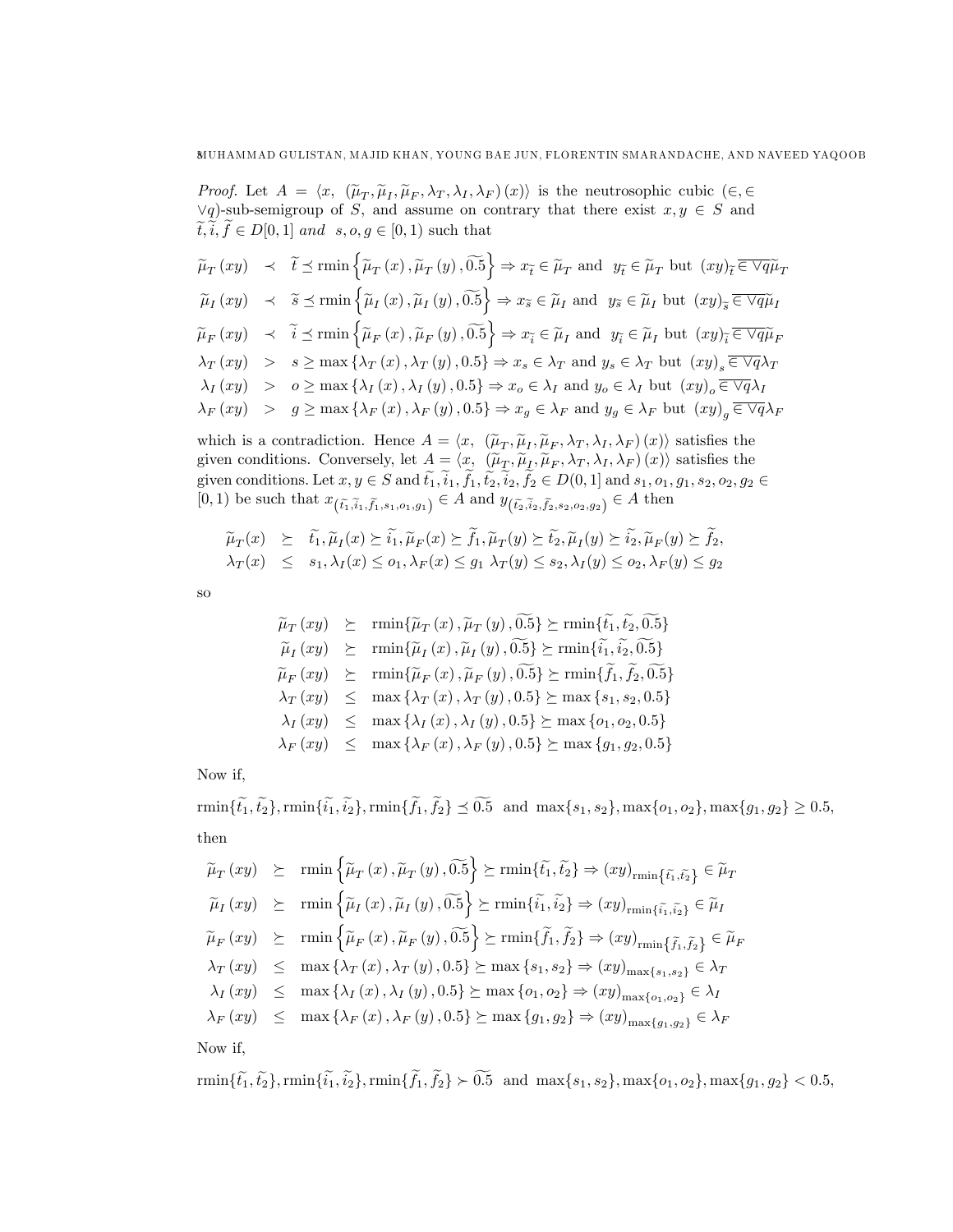$$
\widetilde{\mu}_T(xy) + \min \{\widetilde{\mu}_T(x), \widetilde{\mu}_T(y)\} \succ \widetilde{0.5} + \widetilde{0.5} \Rightarrow (xy)_{\text{rmin}}\{\widetilde{t}_1, \widetilde{t}_2\} \in \forall q \widetilde{\mu}_T
$$
\n
$$
\widetilde{\mu}_I(xy) + \min \{\widetilde{\mu}_I(x), \widetilde{\mu}_I(y)\} \succ \widetilde{0.5} + \widetilde{0.5} \Rightarrow (xy)_{\text{rmin}}\{\widetilde{t}_1, \widetilde{t}_2\} \in \forall q \widetilde{\mu}_I
$$
\n
$$
\widetilde{\mu}_F(xy) + \min \{\widetilde{\mu}_F(x), \widetilde{\mu}_F(y)\} \succ \widetilde{0.5} + \widetilde{0.5} \Rightarrow (xy)_{\text{rmin}}\{\widetilde{t}_1, \widetilde{t}_2\} \in \forall q \widetilde{\mu}_F
$$
\n
$$
\lambda_T(xy) + \max \{\lambda_T(x), \lambda_T(y)\} \prec 0.5 + 0.5 = 1 \Rightarrow (xy)_{\text{max}}\{\widetilde{t}_1, s_2\} \in \forall q \lambda_T
$$
\n
$$
\lambda_I(xy) + \max \{\lambda_I(x), \lambda_I(y)\} \prec 0.5 + 0.5 = 1 \Rightarrow (xy)_{\text{max}}\{\widetilde{t}_1, s_2\} \in \forall q \lambda_T
$$
\n
$$
\lambda_F(xy) + \max \{\lambda_F(x), \lambda_F(y)\} \prec 0.5 + 0.5 = 1 \Rightarrow (xy)_{\text{max}}\{\widetilde{t}_1, s_2\} \in \forall q \lambda_F
$$

Thus  $A = \langle x, (\tilde{\mu}_T, \tilde{\mu}_I, \tilde{\mu}_F, \lambda_T, \lambda_I, \lambda_F) (x) \rangle$  is the neutrosophic cubic  $(\epsilon, \epsilon \vee q)$ -sub-<br>
semi-means of C semigroup of S.  $\Box$ 

**Theorem 4.** A non-empty subset A of a semigroup  $S$  is sub-semigroup of  $S$  if and only if the neutrosophic cubic characteristic function  $\chi_A = (\chi_{\tilde{\mu}_T}, \chi_{\tilde{\mu}_I}, \chi_{\tilde{\mu}_F}, \chi_{\lambda_T}, \chi_{\lambda_I}, \chi_{\lambda_F})$ is an neutrosophic cubic  $(\in, \in \vee q)$ -sub-semigroup of S.

### 5. NEUTROSOPHIC CUBIC  $(\alpha, \beta)$ -LEFT (RESP., RIGHT) IDEALS

In this section we focus at Neutrosophic Cubic  $(\alpha, \beta)$ -left (resp., right) Ideals with different results.

**Definition 10.** A neutrosophic cubic subset  $A = \langle x, (\tilde{\mu}_T, \tilde{\mu}_I, \tilde{\mu}_I, \lambda_T, \lambda_I, \lambda_F)(x) \rangle$ of a semigroup S is called the neutrosophic cubic  $(\alpha, \beta)$ -left(resp., right) ideal of S, where  $\alpha, \beta \in \{\in, q, \in \forall q \text{ or } \in \wedge q\}$  but  $\alpha \neq \in \wedge q$  if  $x \in S$  and  $\widetilde{t}, \widetilde{i}, \widetilde{f} \in$  $D[0,1]$  and  $s, o, g \in [0,1)$  such that  $y_{(\tilde{t}, \tilde{i}, \tilde{f}, s, o,g)} \alpha A \implies (xy)_{(\tilde{t}, \tilde{i}, \tilde{f}, s, o,g)} \beta A (resp.,$  $(yx)_{(\tilde{t},\tilde{i},\tilde{f},s,o,g)} \beta A$  for all  $x,y \in S$ .

A neutrosophic cubic subset  $A = \langle x, (\tilde{\mu}_T, \tilde{\mu}_I, \tilde{\mu}_F, \lambda_T, \lambda_I, \lambda_F)(x) \rangle$  is neutrosophic cubic  $(\alpha, \beta)$ -ideal of S, if it is both neutrosophic cubic  $(\alpha, \beta)$ -left and neutrosophic cubic  $(\alpha, \beta)$ -right ideal of S.

**Example 2.** Consider a semigroup  $S = \{a, b, c\}$  with the following table,

$$
\begin{array}{ccccccccc} . & a & b & c \\ a & a & a & a \\ b & a & a & a \\ c & a & a & c \end{array}
$$

Define a neutrosophic cubic set  $A = \langle x, \; (\tilde{\mu}_T, \tilde{\mu}_I, \tilde{\mu}_F, \lambda_T, \lambda_I, \lambda_F) (x) \rangle$  in S by

| $S \qquad \widetilde{\mu}_T \qquad \qquad \widetilde{\mu}_I \qquad \qquad \widetilde{\mu}_F \qquad \lambda_T \quad \lambda_I \quad \lambda_F$ |  |  |  |
|-----------------------------------------------------------------------------------------------------------------------------------------------|--|--|--|
| $a \quad [0.7, 0.9] \quad [0.8, 0.9] \quad [0.7, 0.8] \quad 0.2 \quad 0.3 \quad 0.4$                                                          |  |  |  |
| $b$ [0.2, 0.4] [0.3, 0.4] [0.2, 0.5] 0.6 0.7 0.9                                                                                              |  |  |  |
| $c$ [0.1, 0.3] [0.5, 0.6] [0.2, 0.4] 0.7 0.5 0.8                                                                                              |  |  |  |

where

 $\widetilde{t} = [0.01, 0.2], \widetilde{i} = [0.4, 0.5], \widetilde{f} = [0.1, 0.2]$  and  $s = 0.8, o = 0.7, g = 0.85$ It is easy to verify that  $A = \langle x, \vert (\tilde{\mu}_T, \tilde{\mu}_I, \tilde{\mu}_F, \lambda_T, \lambda_I, \lambda_F) (x) \rangle$  is a neutrosophic cubic<br>(i. 2) is this shall of S  $(\alpha, \beta)$ -left ideal of S.

The following lemma shows that every neutrosophic cubic left (resp., right) ideal is a neutrosophic cubic  $(\in, \in)$ -left (resp., right) ideal of S.

so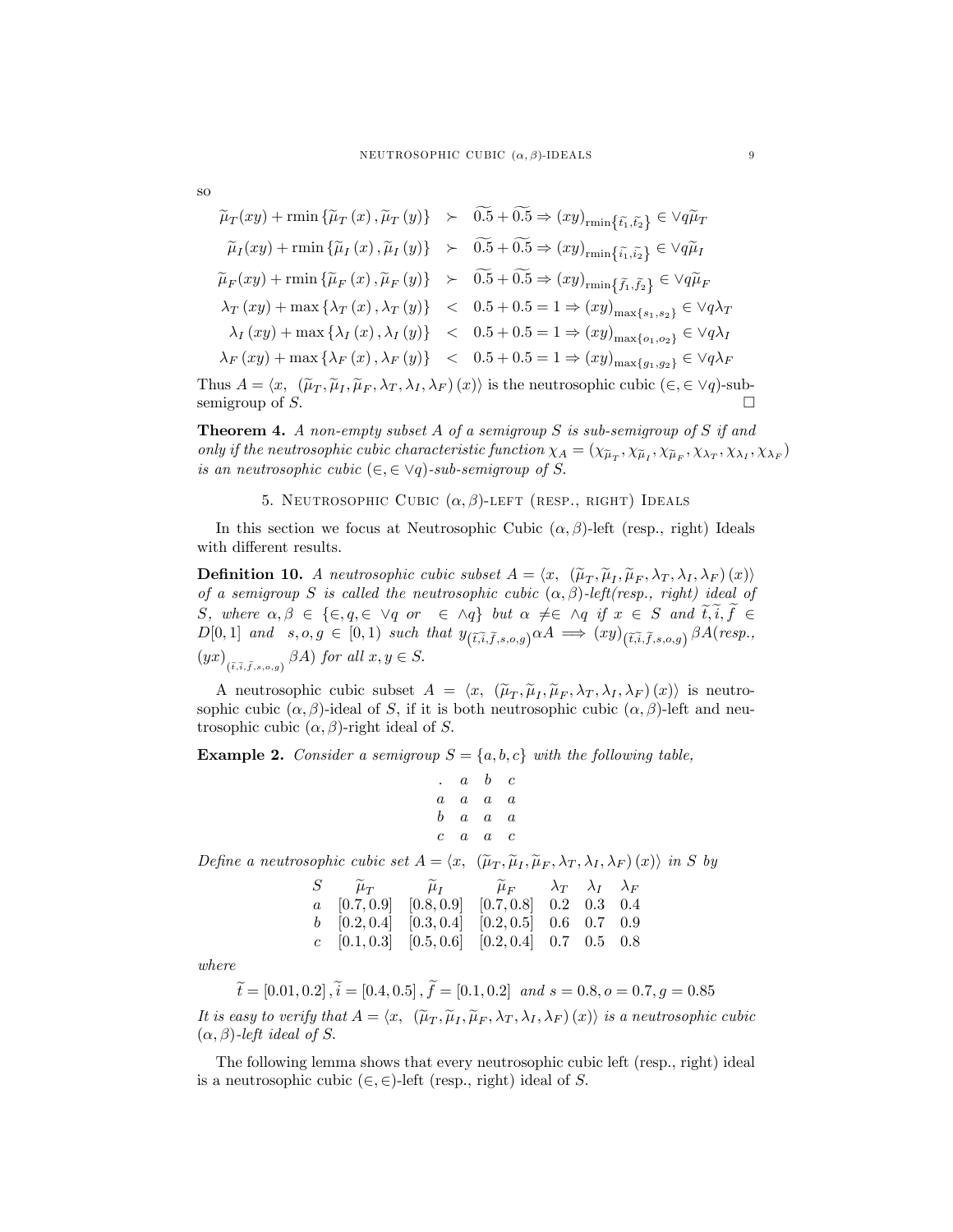**Lemma 2.** A neutrosophic cubic subset  $A = \langle x, (\tilde{\mu}_T, \tilde{\mu}_I, \tilde{\mu}_F, \lambda_T, \lambda_I, \lambda_F)(x) \rangle$  of a semigroup S is neutrosophic cubic left (resp., right) ideal if and only if, for all  $x, y \in S$  and for all  $\widetilde{t}, \widetilde{i}, \widetilde{f} \in D[0,1]$  and  $s, o, g \in [0,1)$  such that

$$
y_{\left(\tilde{t},\tilde{i},\tilde{f},s,o,g\right)} \in A \Longrightarrow (xy)_{\left(\tilde{t},\tilde{i},\tilde{f},s,o,g\right)} \in A \text{ (resp., } (yx)_{\left(\tilde{t},\tilde{i},\tilde{f},s,o,g\right)} \in A \text{ )}
$$

**Theorem 5.** Let  $A = \langle x, (\tilde{\mu}_T, \tilde{\mu}_I, \tilde{\mu}_F, \lambda_T, \lambda_I, \lambda_F)(x) \rangle$  be a neutrosophic cubic<br> $\langle e, \lambda \rangle$  is the integral of  $G$  of  $\mathbb{R}^n$ .  $(\alpha, \beta)$ -left (resp., right) ideal of S. Then the set  $A_{(\widetilde{0},1)} = \{x \in s | (\widetilde{\mu}_T, \widetilde{\mu}_I, \widetilde{\mu}_F)(x) \succ$  $\widetilde{0}$  and  $(\lambda_T, \lambda_I, \lambda_F)(x) < 1$  is left (resp., right) ideal of S.

**Theorem 6.** Let L be a left (resp., right) ideal of S and let  $A = \langle x, \; (\widetilde{\mu}_T, \widetilde{\mu}_I, \widetilde{\mu}_F, \lambda_T, \lambda_I, \lambda_F) (x) \rangle$ be a neutrosophic cubic subset of S such that

$$
\widetilde{\mu}_T(x) = \begin{cases}\n\widetilde{0} & \text{if } x \in S - L \\
\leq \widetilde{0.5} & x \in L\n\end{cases} \text{ and } \lambda_T(x) = \begin{cases}\n1 & \text{if } x \in S - L \\
\leq 0.5 & x \in L\n\end{cases}
$$
\n
$$
\widetilde{\mu}_I(x) = \begin{cases}\n\widetilde{0} & \text{if } x \in S - L \\
\geq \widetilde{0.5} & x \in L\n\end{cases} \text{ and } \lambda_I(x) = \begin{cases}\n1 & \text{if } x \in S - L \\
\leq 0.5 & x \in L\n\end{cases}
$$
\n
$$
\widetilde{\mu}_F(x) = \begin{cases}\n\widetilde{0} & \text{if } x \in S - L \\
\geq \widetilde{0.5} & x \in L\n\end{cases} \text{ and } \lambda_F(x) = \begin{cases}\n1 & \text{if } x \in S - L \\
\leq 0.5 & x \in L\n\end{cases}
$$

Then i)  $A = \langle x, \; (\tilde{\mu}_T, \tilde{\mu}_I, \tilde{\mu}_F, \lambda_T, \lambda_I, \lambda_F) (x) \rangle$  is the neutrosophic cubic  $(q, \in \forall q)$ left (resp., right) ideal of S.

 $ii)$   $A = \langle x, (\tilde{\mu}_T, \tilde{\mu}_I, \tilde{\mu}_F, \lambda_T, \lambda_I, \lambda_F) (x) \rangle$  is the neutrosophic cubic  $(\in, \in \forall q)$ -left (resp., right) ideal of S.

**Theorem 7.** A neutrosophic cubic set  $A = \langle x, (\tilde{\mu}_T, \tilde{\mu}_I, \tilde{\mu}_F, \lambda_T, \lambda_I, \lambda_F)(x) \rangle$  of S is the neutrosophic cubic  $(\epsilon, \epsilon \vee q)$ -left(resp., right) ideal of S if and only if

 $\widetilde{\mu}_T(xy) \ge \min(\widetilde{\mu}_T(x), 0.5) \text{ and } \lambda_T(xy) \le \max(\lambda_T(x), 0.5)$ 

$$
\widetilde{\mu}_I(xy) \succeq \min(\widetilde{\mu}_I(x), 0.5) \text{ and } \lambda_I(xy) \leq \max(\lambda_I(x), 0.5)
$$

 $\widetilde{\mu}_F (xy) \geq \min(\widetilde{\mu}_F (x), 0.5) \text{ and } \lambda_F (xy) \leq \max (\lambda_F (x), 0.5)$ 

**Corollary 1.** A neutrosophic cubic set  $A = \langle x, (\tilde{\mu}_T, \tilde{\mu}_I, \tilde{\mu}_F, \lambda_T, \lambda_I, \lambda_F)(x) \rangle$  of S is the neutrosophic cubic  $(\epsilon, \epsilon \vee q)$ -ideal of S if and only if

$$
\widetilde{\mu}_T(xy) \succeq \min(\widetilde{\mu}_T(x), 0.5) \text{ and } \lambda_T(xy) \leq \max(\lambda_T(x), 0.5)
$$

 $\widetilde{\mu}_T(xy) \ge \min(\widetilde{\mu}_T(y), 0.5) \text{ and } \lambda_T(xy) \le \max(\lambda_T(y), 0.5)$ 

$$
\widetilde{\mu}_I(xy) \succeq \min(\widetilde{\mu}_I(x), 0.5) \text{ and } \lambda_I(xy) \leq \max(\lambda_I(x), 0.5)
$$

- $\widetilde{\mu}_I(xy) \ge \text{rmin}(\widetilde{\mu}_I(y), 0.5) \text{ and } \lambda_I(xy) \le \text{max}(\lambda_I(y), 0.5)$
- $\widetilde{\mu}_F (xy) \geq \min(\widetilde{\mu}_F (x), \widetilde{0.5})$  and  $\lambda_F (xy) \leq \max (\lambda_F (x), 0.5)$
- $\widetilde{\mu}_F (xy) \succeq \min(\widetilde{\mu}_F (y), \widetilde{0.5}) \text{ and } \lambda_F (xy) \leq \max(\lambda_F (y), 0.5)$

**Theorem 8.** Let  $A = \langle x, (\tilde{\mu}_T, \tilde{\mu}_I, \tilde{\mu}_F, \lambda_I, \lambda_I, \lambda_F)(x) \rangle$  be a neutrosophic cubic<br>( $\xi \in \mathcal{L}(\mathcal{L})$ ) left ideal and  $B = \langle x, (\tilde{\mu}_T, \tilde{\mu}_I, \tilde{\mu}_F, \lambda_I, \lambda_I, \lambda_F)(x) \rangle$  be a neutrosophic cubic  $(\epsilon, \epsilon \vee q)$ -left ideal and  $B = \langle x, (\tilde{\nu}_T, \tilde{\nu}_I, \tilde{\nu}_F, \eta_T, \eta_I, \eta_F) (x) \rangle$  be a neutrosophic cubic<br> $(\epsilon, \epsilon)$  (c) with ideal of  $S$ . Then  $A \circ B$  is neutroscalic value  $(\epsilon, \epsilon)$  (c) thus sided  $(\epsilon, \epsilon \vee q)$ -right ideal of S. Then  $A \circ B$  is neutrosophic cubic  $(\epsilon, \epsilon \vee q)$ -two sided ideal of S.

**Lemma 3.** Intersection of neutrosophic cubic  $(\in, \in \vee q)$ -two sided ideals is a neutrosophic cubic  $(\in, \in \vee q)$ -two sided ideal of S.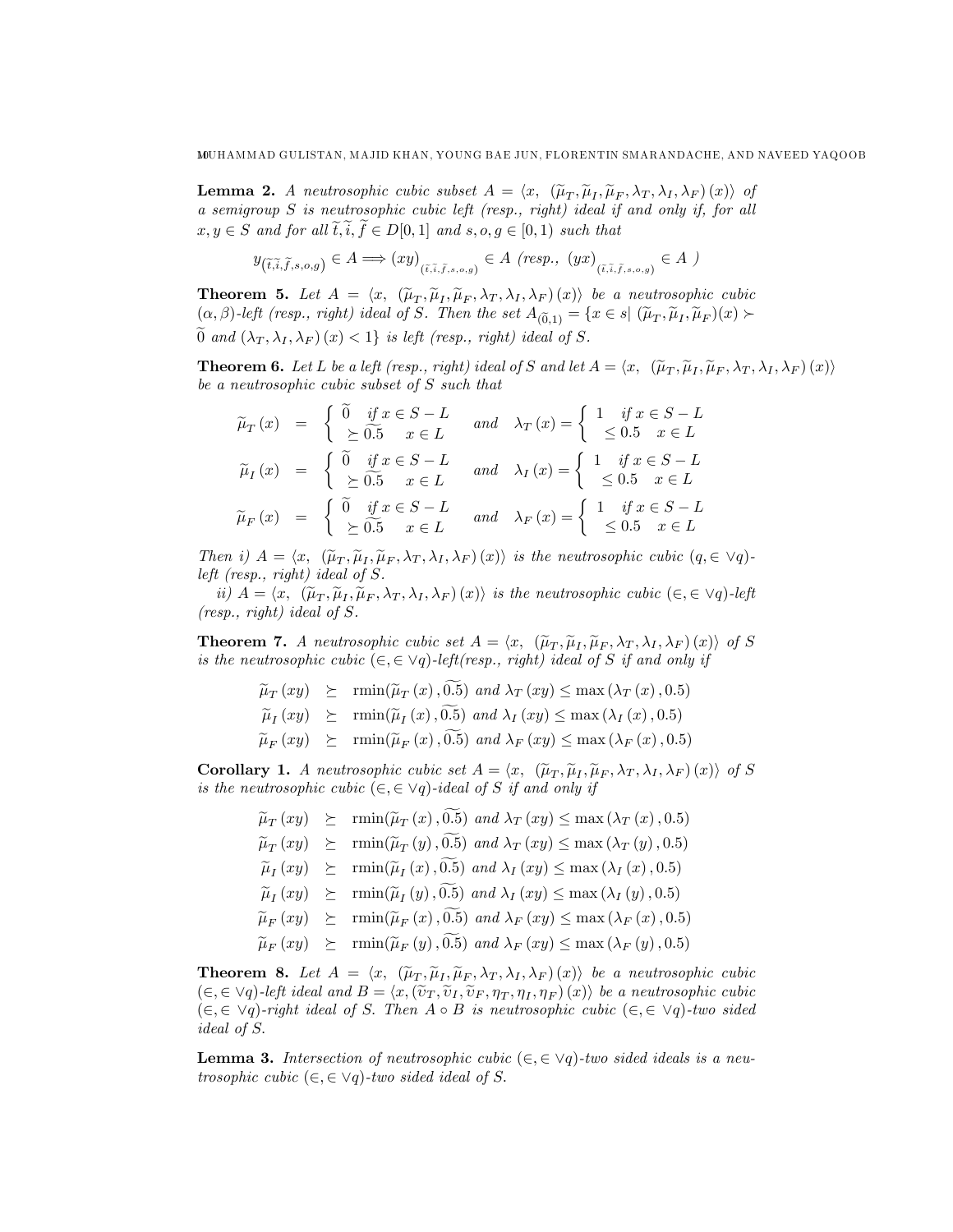**Remark 1.** Let  $A = \langle x, \langle \tilde{\mu}_T, \tilde{\mu}_I, \tilde{\mu}_F, \lambda_T, \lambda_I, \lambda_F \rangle(x) \rangle$  and  $B = \langle x, (\tilde{\nu}_T, \tilde{\nu}_I, \tilde{\nu}_F, \eta_T, \eta_I, \eta_F)(x) \rangle$ be neutrosophic cubic  $(\in, \in \forall q)$ - ideals of S. Then  $A \circ B \subsetneq A \cap B$ .

**Theorem 9.** A non-empty subset A of a semigroup S is two sided ideals of S if and only if the neutrosophic cubic characteristic function  $\chi_A = (\chi_{\tilde{\mu}_T}, \chi_{\tilde{\mu}_I}, \chi_{\tilde{\mu}_F}, \chi_{\lambda_T}, \chi_{\lambda_I}, \chi_{\lambda_F})$ is an neutrosophic cubic  $(\in, \in \vee q)$ -two sided ideals of S.

6. NEUTROSOPHIC CUBIC  $(\alpha, \beta)$ -GENERALIZED BI (RESP., BI)-IDEALS

Here in this section we study Neutrosophic Cubic  $(\alpha, \beta)$ -generalized bi (resp., bi)-ideals in semigroups.

**Definition 11.** A neutrosophic cubic subset  $A = \langle x, (\tilde{\mu}_T, \tilde{\mu}_I, \tilde{\mu}_F, \lambda_T, \lambda_I, \lambda_F)(x) \rangle$ of a semigroup S is called the neutrosophic cubic  $(\alpha, \beta)$ -generalized bi-ideal of S, where  $\alpha, \beta \in \{\in, q, \in \forall q \text{ or } \in \Delta q\}$  but  $\alpha \neq \in \Delta q$  if for all  $x, y, z \in S$  and for all  $t_1,i_1,f_1,t_2,i_2,f_2\in D[0,1]$  and  $s_1,o_1,g_1,s_2,o_2,g_2\in [0,1)$  such that  $x_{(\widetilde{t_1},\widetilde{i}_1,f_1,s_1,o_1,g_1)}\alpha A$ and

$$
z_{\left(\tilde{t}_2,\tilde{t}_2,\tilde{f}_2,s_2,o_2,g_2\right)}\alpha A \Longrightarrow (xyz)_{\left(\operatorname{rmin}\left\{\tilde{t}_1,\tilde{t}_2\right\},\operatorname{rmin}\left\{\tilde{t}_1,\tilde{t}_2\right\},\operatorname{rmin}\left\{\tilde{f}_1,\tilde{f}_2\right\},\operatorname{max}\left\{s_1,s_2\right\},\operatorname{max}\left\{o_1,o_2\right\},\operatorname{max}\left\{g_1,g_2\right\}\right)}\beta A.
$$

**Definition 12.** A neutrosophic cubic  $(\alpha, \beta)$ -sub-semigroup of  $A = \langle x, (\tilde{\mu}_T, \tilde{\mu}_I, \tilde{\mu}_F, \lambda_T, \lambda_I, \lambda_F)(x) \rangle$ of a semigroup S is called the neutrosophic cubic  $(\alpha, \beta)$ -bi-ideal of S, where  $\alpha, \beta \in$  $\{\in, q, \in \forall q \text{ or } \in \land q\}$  but  $\alpha \neq \in \land q$  if for all  $x, y, z \in S$  and for all  $\widetilde{t_1}, \widetilde{i_1}, \widetilde{f_1}, \widetilde{t_2}, \widetilde{i_2}, \widetilde{f_2} \in$  $D[0,1]$  and  $s_1, o_1, g_1, s_2, o_2, g_2 \in [0,1)$  such that  $x_{(\tilde{t_1}, \tilde{t_1}, \tilde{f_1}, s_1, o_1, g_1)} \alpha A$  and

 $z_{(\tilde{t_2}, \tilde{i}_2, \tilde{t_2}, s_2, o_2, g_2)} \alpha A \Longrightarrow (xyz)_{(\min\{\tilde{t_1}, \tilde{t_2}\}, \min\{\tilde{i_1}, \tilde{i_2}\}, \min\{\tilde{f_1}, \tilde{f_2}\}, \max\{s_1, s_2\}, \max\{o_1, o_2\}, \max\{g_1, g_2\})} \beta A.$ 

**Remark 2.** Every neutrosophic cubic  $(\alpha, \beta)$ -bi-ideal is an neutrosophic cubic  $(\alpha, \beta)$ generalized bi-ideal of S; but converse is not true.

**Example 3.** Consider the semigroup  $S = \{a, b, c, d\}$ .

```
\cdot a b c d
a a a a a
b \quad a \quad a \quad a \quad ac \quad a \quad a \quad b \quad ad a a b b
```
We define neutrosophic cubic set  $A = \langle x, \; (\tilde{\mu}_T, \tilde{\mu}_I, \tilde{\mu}_F, \lambda_T, \lambda_I, \lambda_F) (x) \rangle$  by

| $A \widetilde{\mu}_{T}(x) = \widetilde{\mu}_{I}(x) = \widetilde{\mu}_{F}(x) = \lambda_{T}(x) = \lambda_{I}(x) = \lambda_{F}(x)$ |  |              |  |
|---------------------------------------------------------------------------------------------------------------------------------|--|--------------|--|
| $a \quad [0.5, 0.8] \quad [0.4, 0.7] \quad [0.5, 0.7] \quad 0.1 \quad 0.3 \quad 0.2$                                            |  |              |  |
| b $[0.3, 0.6]$ $[0.2, 0.5]$ $[0.1, 0.5]$ 0.6                                                                                    |  | $0.5$ 0.6    |  |
| $c$ [0.4, 0.7] [0.3, 0.6] [0.3, 0.6] 0.2                                                                                        |  | $0.4$ 0.4    |  |
| $d \quad [0.1, 0.4] \quad [0.2, 0.6] \quad [0.2, 0.5] \quad 0.5$                                                                |  | $0.7 \t 0.5$ |  |

Then  $A = \langle x, (\widetilde{\mu}_T, \widetilde{\mu}_I, \widetilde{\mu}_F, \lambda_T, \lambda_I, \lambda_F) (x) \rangle$  is neutrosophic cubic  $(\epsilon, \epsilon \vee q)$ -generalized bi-ideal of S but not a neutrosophic cubic  $(\in, \in \vee q)$ -bi-ideal of S.

The following lemma shows that every neutrosophic cubic generalized bi (resp., bi) ideal is a neutrosophic cubic  $(\in, \in)$ -generalized bi (resp., bi) ideal of S.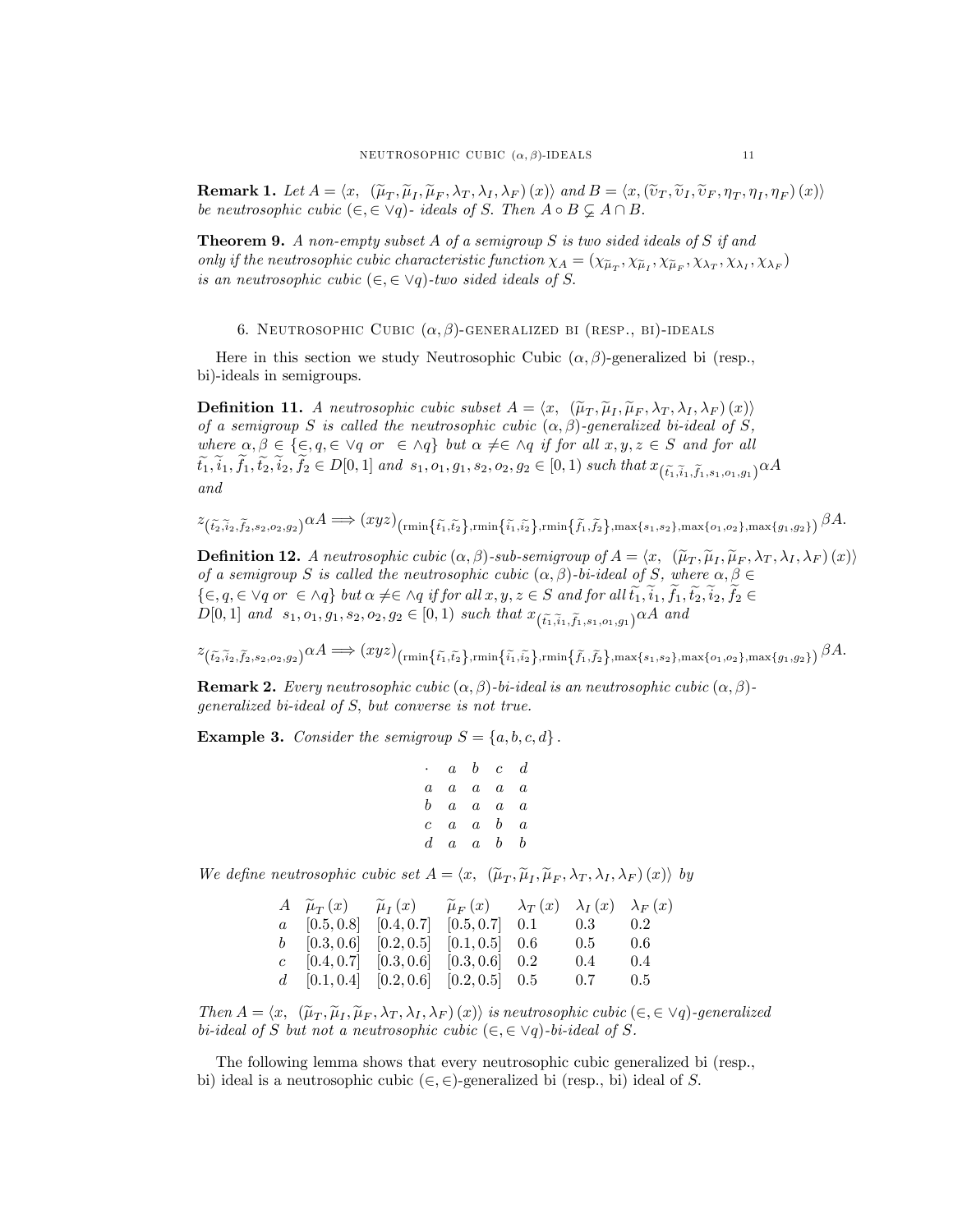**Lemma 4.** A neutrosophic cubic subset  $A = \langle x, (\tilde{\mu}_T, \tilde{\mu}_I, \tilde{\mu}_F, \lambda_T, \lambda_I, \lambda_F)(x) \rangle$  of a<br>continuum C is neutroscalis subjective distribution of subset for all neutrons C C semigroup S is neutrosophic cubic generalized bi-ideal if and only if for all  $x, y, z \in S$ and for all  $\tilde{t}_1, \tilde{t}_1, \tilde{t}_2, \tilde{t}_2, \tilde{t}_2 \in D[0,1]$  and  $s_1, o_1, g_1, s_2, o_2, g_2 \in [0,1)$  such that

$$
x_{\left(\tilde{t}_1,\tilde{t}_1,\tilde{t}_1,s_1,o_1,g_1\right)} \in A \text{ and } z_{\left(\tilde{t}_2,\tilde{t}_2,\tilde{t}_2,s_2,o_2,g_2\right)} \in A
$$
  

$$
\implies (xyz)_{\left(\min\{\tilde{t}_1,\tilde{t}_2\},\min\{\tilde{t}_1,\tilde{t}_2\},\min\{\tilde{t}_1,\tilde{t}_2\},\min\{\tilde{t}_1,\tilde{t}_2\},\max\{s_1,s_2\},\max\{o_1,o_2\},\max\{g_1,g_2\}\right)} \in A
$$

**Corollary 2.** A neutrosophic cubic  $(\epsilon, \epsilon \lor q)$ -sub-semigroup  $A = \langle x, (\tilde{\mu}_T, \tilde{\mu}_I, \tilde{\mu}_F, \lambda_T, \lambda_I, \lambda_F)(x) \rangle$ of a semigroup S is neutrosophic cubic bi-ideal if and only if for all  $x, y, z \in S$  and for all  $\tilde{t}_1, \tilde{i}_1, \tilde{t}_1, \tilde{t}_2, \tilde{i}_2, \tilde{t}_2 \in D[0,1]$  and  $s_1, o_1, g_1, s_2, o_2, g_2 \in [0,1]$  such that

$$
x_{\left(\tilde{t}_1,\tilde{t}_1,\tilde{t}_1,s_1,o_1,g_1\right)} \in A \text{ and } z_{\left(\tilde{t}_2,\tilde{t}_2,\tilde{t}_2,s_2,o_2,g_2\right)} \in A
$$
  

$$
\implies (xyz)_{\left(\min\{\tilde{t}_1,\tilde{t}_2\},\min\{\tilde{t}_1,\tilde{t}_2\},\min\{\tilde{t}_1,\tilde{t}_2\},\max\{s_1,s_2\},\max\{o_1,o_2\},\max\{g_1,g_2\}\right)} \in A
$$

**Theorem 10.** Let  $A = \langle x, (\tilde{\mu}_T, \tilde{\mu}_I, \tilde{\mu}_F, \lambda_T, \lambda_I, \lambda_F)(x) \rangle$  be a neutrosophic cubic  $(\alpha, \beta)$ -generalized bi (resp., bi) ideal of S. Then the set  $A_{(\widetilde{0},1)} = \{x \in s |$  $(\widetilde{\mu}_T, \widetilde{\mu}_I, \widetilde{\mu}_F)(x) \succ 0$  and  $(\lambda_T, \lambda_I, \lambda_F)(x) < 1$  is generalized bi (resp., bi) ideal of S.

**Theorem 11.** Let B be a generalized bi (resp., bi) ideal of S and let  $A = \langle x, \; (\tilde{\mu}_T, \tilde{\mu}_I, \tilde{\mu}_F, \lambda_T, \lambda_I, \lambda_F) (x) \rangle$ be a neutrosophic cubic subset of S such that

$$
\widetilde{\mu}_T(x) = \begin{cases}\n\widetilde{0} & \text{if } x \in S - B \\
\leq \widetilde{0.5} & x \in B\n\end{cases} \text{ and } \lambda_T(x) = \begin{cases}\n1 & \text{if } x \in S - B \\
\leq 0.5 & x \in B\n\end{cases}
$$
\n
$$
\widetilde{\mu}_I(x) = \begin{cases}\n\widetilde{0} & \text{if } x \in S - B \\
\geq \widetilde{0.5} & x \in B\n\end{cases} \text{ and } \lambda_I(x) = \begin{cases}\n1 & \text{if } x \in S - B \\
\leq 0.5 & x \in B\n\end{cases}
$$
\n
$$
\widetilde{\mu}_F(x) = \begin{cases}\n\widetilde{0} & \text{if } x \in S - B \\
\geq \widetilde{0.5} & x \in B\n\end{cases} \text{ and } \lambda_F(x) = \begin{cases}\n1 & \text{if } x \in S - B \\
\leq 0.5 & x \in B\n\end{cases}
$$

Then i)  $A = \langle x, (\tilde{\mu}_T, \tilde{\mu}_I, \tilde{\mu}_F, \lambda_T, \lambda_I, \lambda_F) (x) \rangle$  is the neutrosophic cubic  $(q, \in \forall q)$ generalized bi (resp., bi) ideal of S.

ii)  $A = \langle x, (\widetilde{\mu}_T, \widetilde{\mu}_I, \widetilde{\mu}_F, \lambda_T, \lambda_I, \lambda_F)(x) \rangle$  is the neutrosophic cubic  $(\in, \in \vee q)$ generalized bi (resp., bi) ideal of S.

**Theorem 12.** A neutrosophic cubic set  $A = \langle x, (\tilde{\mu}_T, \tilde{\mu}_I, \tilde{\mu}_F, \lambda_T, \lambda_I, \lambda_F)(x) \rangle$  of S is the neutrosophic cubic  $(\in, \in \vee q)$ -generalized bi (resp., bi) ideal of S if and only if

- $\widetilde{\mu}_T(xyz) \ge \text{rmin}(\widetilde{\mu}_T(x), \widetilde{\mu}_T(z), 0.5) \text{ and } \lambda_T(xyz) \le \text{max}(\lambda_T(x), \lambda_T(y), 0.5)$
- $\widetilde{\mu}_I(xyz) \ge \text{rmin}(\widetilde{\mu}_I(x), \widetilde{\mu}_I(z), 0.5) \text{ and } \lambda_I(xyz) \le \text{max}(\lambda_I(x), \lambda_T(y), 0.5)$

$$
\widetilde{\mu}_F (xyz) \succeq \min(\widetilde{\mu}_F (x), \widetilde{\mu}_F (z), 0.5) \text{ and } \lambda_F (xyz) \leq \max (\lambda_F (x), \lambda_T (y), 0.5)
$$

**Theorem 13.** A non-empty subset A of a semigroup  $S$  is generalized bi (resp., bi) ideal of S if and only if the neutrosophic cubic characteristic function  $\chi_A$  =  $(\chi_{\widetilde{\mu}_T}, \chi_{\widetilde{\mu}_I}, \chi_{\widetilde{\mu}_F}, \chi_{\lambda_T}, \chi_{\lambda_I}, \chi_{\lambda_F})$  is an neutrosophic cubic  $(\in, \in \vee q)$ -generalized bi (resp., bi) ideal of S.

# 7. NEUTROSOPHIC CUBIC  $(\alpha, \beta)$ -QUASI IDEALS

In this section we give the concept of Neutrosophic Cubic  $(\alpha, \beta)$ -quasi ideals particularly Neutrosophic Cubic  $(\epsilon, \epsilon \vee q)$ -quasi ideals. We also discuss the relation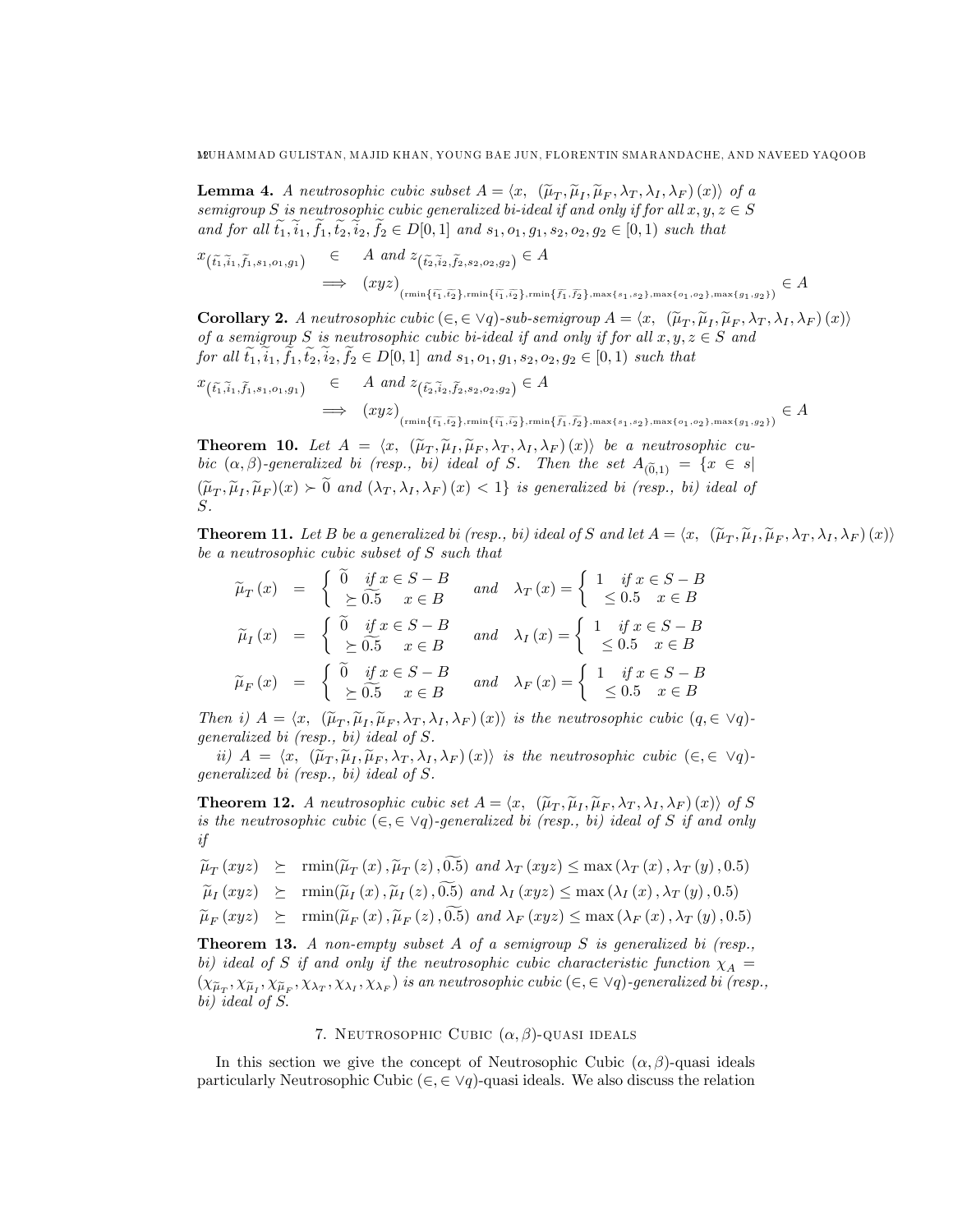between Neutrosophic Cubic ( $\in$ ,  $\in$   $\vee$ q)-quasi ideals and other Neutrosophic Cubic  $(\alpha, \beta)$ -ideals.

**Definition 13.** A neutrosophic cubic set  $A = \langle x, (\tilde{\mu}_T, \tilde{\mu}_I, \tilde{\mu}_F, \lambda_T, \lambda_I, \lambda_F)(x) \rangle$  of S is the neutrosophic cubic  $(\in, \in \vee q)$ -quasi ideal of S if it satisfies

> $\widetilde{\mu}_T(x) \ge \min\{(\widetilde{\mathbf{1}}_T \circ \widetilde{\mu}_T)(x), (\widetilde{\mu}_T \circ \widetilde{\mathbf{1}}_T)(x), \widetilde{0.5}\}\$  $\lambda_T(x) \leq \max\{(0_T \circ \lambda_T)(x), (\lambda_T \circ 0_T)(x), 0.5\}$  $\widetilde{\mu}_I(x) \geq \min\{(\widetilde{1}_I \circ \widetilde{\mu}_I)(x), (\widetilde{\mu}_I \circ \widetilde{1}_I)(x), \widetilde{0.5}\}\$  $\lambda_I(x) \leq \max\{(0_I \circ \lambda_I)(x), (\lambda_I \circ 0_I)(x), 0.5\}$  $\widetilde{\mu}_F(x) \ge \min\{(\widetilde{1}_F \circ \widetilde{\mu}_F)(x),(\widetilde{\mu}_F \circ \widetilde{1}_F)(x),\widetilde{0.5}\}\$  $\lambda_F(x)$  <  $\max\{(0_F \circ \lambda_F)(x), (\lambda_F \circ 0_F)(x), 0.5\}$

where

$$
\widetilde{1}_T = [1\ 1], \ \widetilde{1}_I = [1\ 1], \ \widetilde{1}_F = [1\ 1], \ and \ 0_T = 0, \ 0_I = 0, \ 0_F = 0.
$$

**Theorem 14.** Let  $A = \langle x, (\tilde{\mu}_T, \tilde{\mu}_I, \tilde{\mu}_F, \lambda_T, \lambda_I, \lambda_F)(x) \rangle$  be a neutrosophic cubic  $(\in, \in \forall q)$ -quasi ideal of S. Then the set  $A_{(\widetilde{0},1)} = \{x \in s | (\widetilde{\mu}_T, \widetilde{\mu}_I, \widetilde{\mu}_F)(x) \succ$ 0 and  $(\lambda_T, \lambda_I, \lambda_F)(x) < 1$  is quasi ideal of S.

**Remark 3.** Every neutrosophic cubic quasi ideal of S is neutrosophic cubic  $(\in, \in)$  $\vee q$ )-quasi ideal of S.

**Lemma 5.** Every neutrosophic cubic  $(\epsilon, \epsilon \vee q)$ -left (resp., right) ideal of S is neutrosophic cubic  $(\in, \in \vee q)$ -quasi ideal of S.

**Lemma 6.** Every neutrosophic cubic  $(\in, \in \vee q)$ -quasi ideal of S is neutrosophic cubic  $(\in, \in \vee q)$ -bi ideal of S.

**Theorem 15.** A non-empty subset A of a semigroup S is quasi ideal of S if and only if the neutrosophic cubic characteristic function  $\chi_A = (\chi_{\tilde{\mu}_T}, \chi_{\tilde{\mu}_I}, \chi_{\tilde{\mu}_F}, \chi_{\lambda_T}, \chi_{\lambda_I}, \chi_{\lambda_F})$ is an neutrosophic cubic  $(\in, \in \forall q)$ -quasi ideal of S.

8. NEUTROSOPHIC CUBIC  $(\alpha, \beta)$ -INTERIOR IDEALS

Here we study Neutrosophic Cubic  $(\alpha, \beta)$ -interior ideals with different results.

**Definition 14.** A neutrosophic cubic subset  $A = \langle x, (\tilde{\mu}_T, \tilde{\mu}_I, \tilde{\mu}_F, \lambda_T, \lambda_I, \lambda_F)(x) \rangle$ of a semigroup S is called the neutrosophic cubic  $(\alpha, \beta)$ -interior ideal of S, where  $\alpha, \beta \in \{\in, q, \in \vee q \text{ or } \in \wedge q\}$  but  $\alpha \neq \in \wedge q$  if for all  $x, a, z \in S$  and for all  $\tilde{t}, i, f \in$  $D[0, 1]$  and  $s, o, g \in [0, 1)$  such that

$$
a_{\left(\tilde{t},\tilde{i},\tilde{f},s,o,g\right)} \alpha A \ \ and \ \Longrightarrow (xaz)_{\left(\tilde{t},\tilde{i},\tilde{f},s,o,g\right)} \beta A.
$$

**Example 4.** Consider the semigroup  $S = \{a, b, c, d\}$ .

$$
\begin{array}{ccccccccc} \cdot & a & b & c & d \\ a & a & a & a & a \\ b & a & a & a & a \\ c & a & a & a & b \\ d & a & a & b & c \end{array}
$$

We define neutrosophic cubic subset  $A = \langle x, \; (\tilde{\mu}_T, \tilde{\mu}_I, \tilde{\mu}_F, \lambda_T, \lambda_I, \lambda_F) (x) \rangle$  by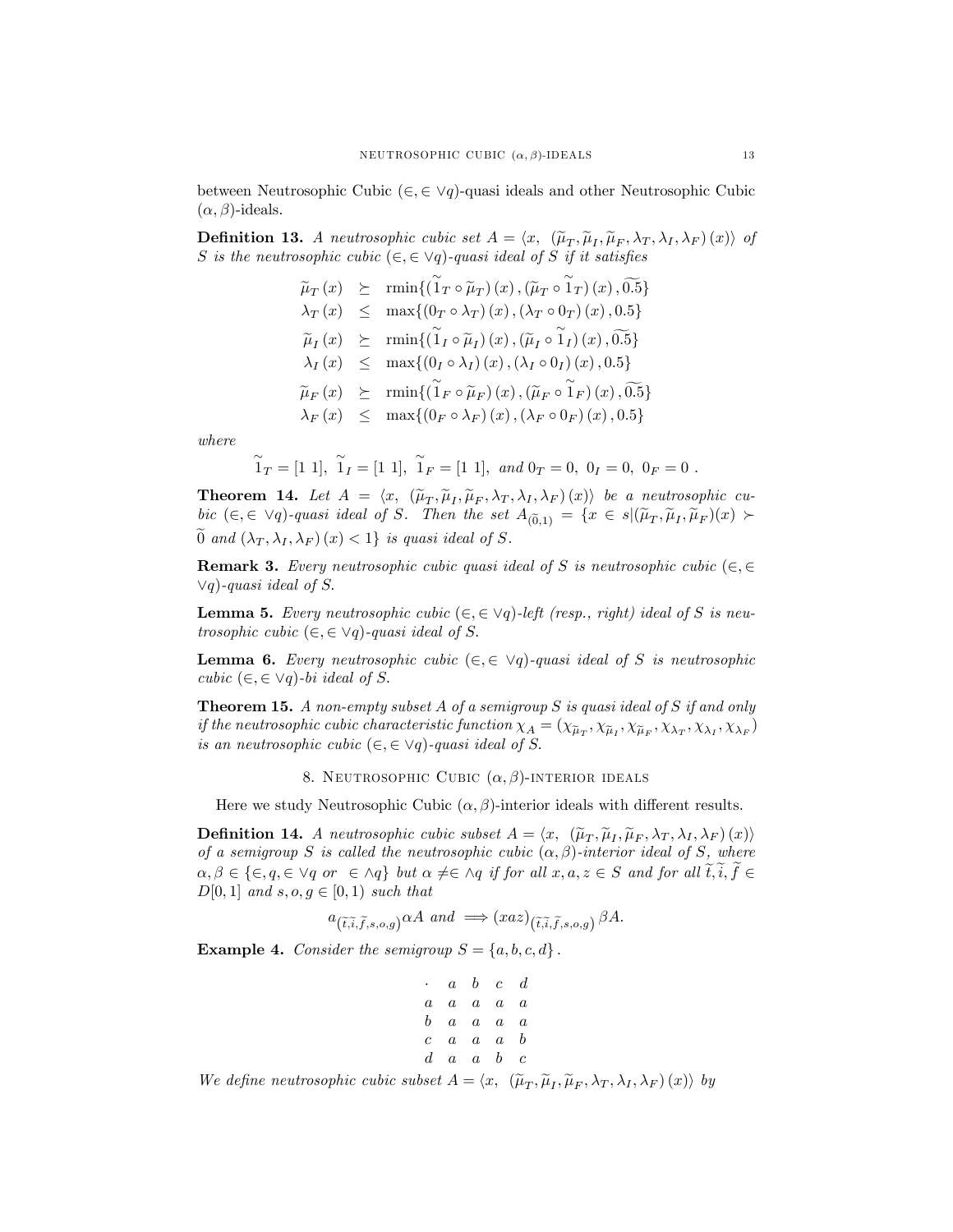|  | $A \widetilde{\mu}_T(x) = \widetilde{\mu}_T(x) = \widetilde{\mu}_F(x) = \lambda_T(x) - \lambda_I(x) - \lambda_F(x)$ |                  |  |
|--|---------------------------------------------------------------------------------------------------------------------|------------------|--|
|  | $a \quad [0.7, 0.9] \quad [0.6, 0.8] \quad [0.7, 0.8] \quad 0.1 \quad 0.2 \quad 0.3$                                |                  |  |
|  | $b \quad [0.4, 0.5] \quad [0.2, 0.4] \quad [0.3, 0.5] \quad 0.4$                                                    | $0.5\qquad 0.6$  |  |
|  | $c$ [05, 0.6] [0.3, 0.5] [0.5, 0.6] 0.3                                                                             | $0.4 \qquad 0.5$ |  |
|  | $d \quad [0.4, 0.5] \quad [0.2, 0.3] \quad [0.4, 0.5] \quad 0.4$                                                    | $0.5 \qquad 0.6$ |  |

Then  $A = \langle x, \; (\widetilde{\mu}_T, \widetilde{\mu}_I, \widetilde{\mu}_F, \lambda_T, \lambda_I, \lambda_F) (x) \rangle$  is neutrosophic cubic  $(\in \forall q)$ -interior ideal of S.

The following lemma shows that every neutrosophic cubic interior ideal is a neutrosophic cubic  $(\in, \in)$ -interior ideal of S.

**Lemma 7.** A neutrosophic cubic subset  $A = \langle x, (\tilde{\mu}_T, \tilde{\mu}_I, \tilde{\mu}_F, \lambda_T, \lambda_I, \lambda_F)(x) \rangle$  of a semigroup S is neutrosophic cubic interior ideal if and only if for all  $x, a, z \in S$ and for all  $\widetilde{t},\widetilde{i},\widetilde{f} \in D[0,1]$  and  $s, o, g \in [0,1)$  such that

$$
a_{\left(\tilde{t},\tilde{i},\tilde{f},s,o,g\right)} \in A \text{ and } \Longrightarrow (xaz)_{\left(\tilde{t},\tilde{i},\tilde{f},s,o,g\right)} \in A.
$$

**Theorem 16.** Let  $A = \langle x, (\tilde{\mu}_T, \tilde{\mu}_I, \tilde{\mu}_F, \lambda_T, \lambda_I, \lambda_F) (x) \rangle$  be a neutrosophic cubic  $(\alpha, \beta)$ -interior ideal of S. Then the set  $A_{(\widetilde{0},1)} = \{x \in s | (\widetilde{\mu}_T, \widetilde{\mu}_I, \widetilde{\mu}_F)(x) \succ$  $\widetilde{0}$  and  $(\lambda_T, \lambda_I, \lambda_F)(x) < 1$  is interior ideal of S.

**Theorem 17.** Let I be a interior ideal of S and let  $A = \langle x, \; (\tilde{\mu}_T, \tilde{\mu}_I, \tilde{\mu}_F, \lambda_T, \lambda_I, \lambda_F) (x) \rangle$ be a neutrosophic cubic subset of S such that

$$
\widetilde{\mu}_T(x) = \begin{cases}\n\widetilde{0} & \text{if } x \in S - I \\
\leq \widetilde{0.5} & x \in I\n\end{cases} \text{ and } \lambda_T(x) = \begin{cases}\n1 & \text{if } x \in S - I \\
\leq 0.5 & x \in I\n\end{cases}
$$
\n
$$
\widetilde{\mu}_I(x) = \begin{cases}\n\widetilde{0} & \text{if } x \in S - I \\
\geq \widetilde{0.5} & x \in I\n\end{cases} \text{ and } \lambda_I(x) = \begin{cases}\n1 & \text{if } x \in S - I \\
\leq 0.5 & x \in I\n\end{cases}
$$
\n
$$
\widetilde{\mu}_F(x) = \begin{cases}\n\widetilde{0} & \text{if } x \in S - I \\
\geq \widetilde{0.5} & x \in I\n\end{cases} \text{ and } \lambda_F(x) = \begin{cases}\n1 & \text{if } x \in S - I \\
\leq 0.5 & x \in I\n\end{cases}
$$

Then i)  $A = \langle x, (\tilde{\mu}_T, \tilde{\mu}_I, \tilde{\mu}_F, \lambda_T, \lambda_I, \lambda_F) (x) \rangle$  is the neutrosophic cubic  $(q, \in \forall q)$ interior ideal of S.

ii)  $A = \langle x, \; (\widetilde{\mu}_T, \widetilde{\mu}_I, \widetilde{\mu}_F, \lambda_T, \lambda_I, \lambda_F) (x) \rangle$  is the neutrosophic cubic  $(\in, \in \vee q)$ interior ideal of S.

**Theorem 18.** A neutrosophic cubic set  $A = \langle x, (\tilde{\mu}_T, \tilde{\mu}_I, \tilde{\mu}_F, \lambda_T, \lambda_I, \lambda_F) (x) \rangle$  of S is the neutrosophic cubic  $(\in, \in \vee q)$ -interior ideal of S if and only if

- $\widetilde{\mu}_T \left( x a z \right) \geq \min(\widetilde{\mu}_T \left( a \right), 0.5) \text{ and } \lambda_T \left( x a z \right) \leq \max \left( \lambda_T \left( a \right), 0.5 \right)$
- $\widetilde{\mu}_I(xaz) \ge \text{rmin}(\widetilde{\mu}_I(a), 0.5) \text{ and } \lambda_I(xaz) \le \text{max}(\lambda_I(a), 0.5)$
- $\widetilde{\mu}_F (xaz) \succeq \min(\widetilde{\mu}_F (a), \widetilde{0.5}) \text{ and } \lambda_F (xaz) \leq \max(\lambda_F (a), 0.5)$

**Corollary 3.** Every neutrosophic cubic  $(\in, \in \vee q)$ -ideal is an neutrosophic cubic  $(\in, \in \vee q)$ -interior ideal of S but converse is not true.

**Example 5.** In Example 4, the neutrosophic cubic subset  $A = \langle x, (\tilde{\mu}_T, \tilde{\mu}_I, \tilde{\mu}_F, \lambda_T, \lambda_I, \lambda_F)(x) \rangle$ <br>of S is neutroscalic subjects) interior ideal of S hat it is not neutroscalic subjection of S is neutrosophic cubic  $(\in \vee q)$ -interior ideal of S but it is not neutrosophic cubic  $(\in \forall q)$ -ideal of S. Since???

**Theorem 19.** A non-empty subset A of a semigroup S is interior ideal of S if and only if the neutrosophic cubic characteristic function  $\chi_A = (\chi_{\tilde{\mu}_T}, \chi_{\tilde{\mu}_I}, \chi_{\tilde{\mu}_F}, \chi_{\lambda_T}, \chi_{\lambda_I}, \chi_{\lambda_F})$ is an neutrosophic cubic  $(\in, \in \vee q)$ -interior ideal of S.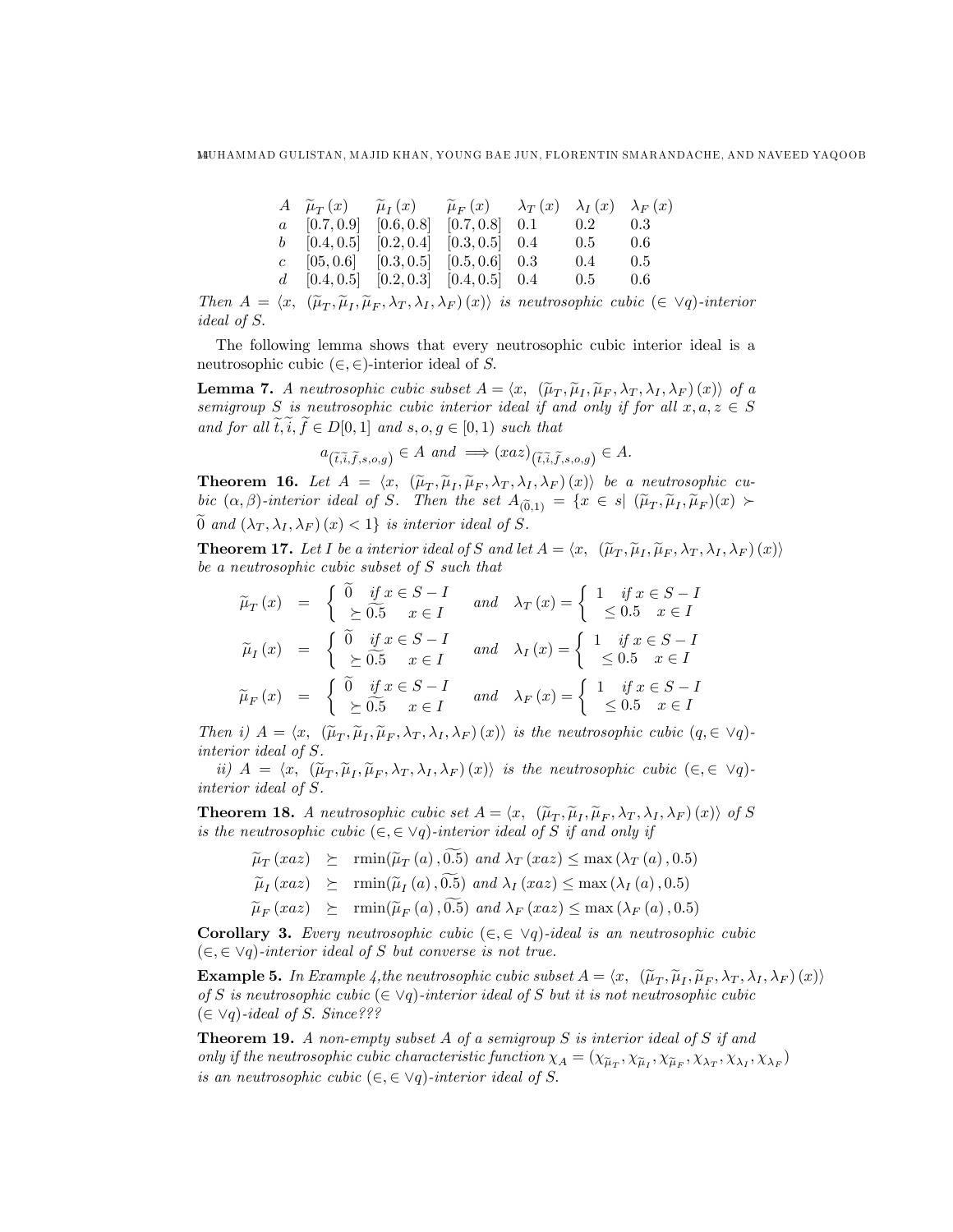In this last section we provide some results on Neutrosophic Cubic  $(\alpha, \beta)$  semiprime/prime ideals of semigroups.

**Definition 15.** A neutrosophic cubic subset  $A = \langle x, (\tilde{\mu}_T, \tilde{\mu}_I, \tilde{\mu}_F, \lambda_T, \lambda_I, \lambda_F)(x) \rangle$ of a semigroup S is called the neutrosophic cubic  $(\alpha, \beta)$ -semiprime ideal of S, where  $\alpha, \beta \in \{\in, q, \in \vee q \text{ or } \in \wedge q\}$  but  $\alpha \neq \in \wedge q$  if for all  $x \in S$  and for all  $\widetilde{t}, \widetilde{i}, \widetilde{f} \in$  $D[0, 1]$  and s, o,  $q \in [0, 1)$  such that

$$
x^2_{(\tilde{t},\tilde{i},\tilde{f},s,o,g)} \alpha A \Longrightarrow (x)_{(\tilde{t},\tilde{i},\tilde{f},s,o,g)} \beta A.
$$

**Definition 16.** A neutrosophic cubic subset  $A = \langle x, (\tilde{\mu}_T, \tilde{\mu}_I, \tilde{\mu}_F, \lambda_T, \lambda_I, \lambda_F)(x) \rangle$ of a semigroup S is called the neutrosophic cubic  $(\alpha, \beta)$ -prime ideal of S, where  $\alpha, \beta \in \{\in, q, \in \vee q \text{ or } \in \wedge q\}$  but  $\alpha \neq \in \wedge q$  if for all  $x, y \in S$  and for all  $\widetilde{t}, \widetilde{i}, \widetilde{f} \in$  $D[0,1]$  and  $s, o, g \in [0,1)$  such that

$$
(xy)_{(\widetilde{t},\widetilde{i},\widetilde{f},s,o,g)} \alpha A \Longrightarrow (x)_{(\widetilde{t},\widetilde{i},\widetilde{f},s,o,g)} \beta A \text{ or } (y)_{(\widetilde{t},\widetilde{i},\widetilde{f},s,o,g)} \beta A.
$$

The following lemma shows that every neutrosophic cubic semiprime (resp., prime) ideal is a neutrosophic cubic  $(\in, \in)$ -semiprime (resp., prime) ideal of S.

**Lemma 8.** A neutrosophic cubic subset  $A = \langle x, \; (\widetilde{\mu}_T, \widetilde{\mu}_I, \widetilde{\mu}_F, \lambda_T, \lambda_I, \lambda_F) (x) \rangle$  of a semigroup S is neutrosophic cubic semiprime (resp., prime) ideal if and only if for all  $x \in S$  and for all  $\tilde{t}, i, f \in D[0, 1]$  and  $s, o, g \in [0, 1)$  such that

$$
x^2_{(\tilde{t}, \tilde{i}, \tilde{f}, s, o, g)} \in A \Longrightarrow (x)_{(\tilde{t}, \tilde{i}, \tilde{f}, s, o, g)} \in A.
$$

**Theorem 20.** Let  $A = \langle x, (\tilde{\mu}_T, \tilde{\mu}_I, \tilde{\mu}_F, \lambda_T, \lambda_I, \lambda_F)(x) \rangle$  be a neutrosophic cubic  $(\alpha, \beta)$ -semiprime (resp., prime) ideal of S. Then the set  $A_{(\widetilde{0},1)} = \{x \in s |$  $(\widetilde{\mu}_T, \widetilde{\mu}_I, \widetilde{\mu}_F)(x) \succ 0$  and  $(\lambda_T, \lambda_I, \lambda_F)(x) < 1$  is semiprime (resp., prime) ideal of S.

**Theorem 21.** Let P be a semiprime (resp., prime) ideal of S and let  $A = \langle x, \; (\widetilde{\mu}_T, \widetilde{\mu}_I, \widetilde{\mu}_F, \lambda_T, \lambda_I, \lambda_F) (x) \rangle$ be a neutrosophic cubic subset of S such that

$$
\widetilde{\mu}_T(x) = \begin{cases}\n\widetilde{0} & \text{if } x \in S - P \\
\geq \widetilde{0.5} & x \in P\n\end{cases} \text{ and } \lambda_T(x) = \begin{cases}\n1 & \text{if } x \in S - P \\
\leq 0.5 & x \in P\n\end{cases}
$$
\n
$$
\widetilde{\mu}_I(x) = \begin{cases}\n\widetilde{0} & \text{if } x \in S - P \\
\geq \widetilde{0.5} & x \in P\n\end{cases} \text{ and } \lambda_I(x) = \begin{cases}\n1 & \text{if } x \in S - P \\
\leq 0.5 & x \in P\n\end{cases}
$$
\n
$$
\widetilde{\mu}_F(x) = \begin{cases}\n\widetilde{0} & \text{if } x \in S - P \\
\geq \widetilde{0.5} & x \in P\n\end{cases} \text{ and } \lambda_F(x) = \begin{cases}\n1 & \text{if } x \in S - P \\
\leq 0.5 & x \in P\n\end{cases}
$$

Then i)  $A = \langle x, \; (\widetilde{\mu}_T, \widetilde{\mu}_I, \widetilde{\mu}_F, \lambda_T, \lambda_I, \lambda_F) (x) \rangle$  is the neutrosophic cubic  $(q, \in \forall q)$ semiprime (resp., prime) ideal of S.

ii)  $A = \langle x, \; (\widetilde{\mu}_T, \widetilde{\mu}_I, \widetilde{\mu}_F, \lambda_T, \lambda_I, \lambda_F)(x) \rangle$  is the neutrosophic cubic  $(\in, \in \vee q)$ semiprime (resp., prime) ideal of S.

**Theorem 22.** A neutrosophic cubic set  $A = \langle x, (\tilde{\mu}_T, \tilde{\mu}_I, \tilde{\mu}_F, \lambda_T, \lambda_I, \lambda_F)(x) \rangle$  of S is the neutrosophic cubic  $(\in, \in \vee q)$ -semiprime (resp., prime) ideal of S if and only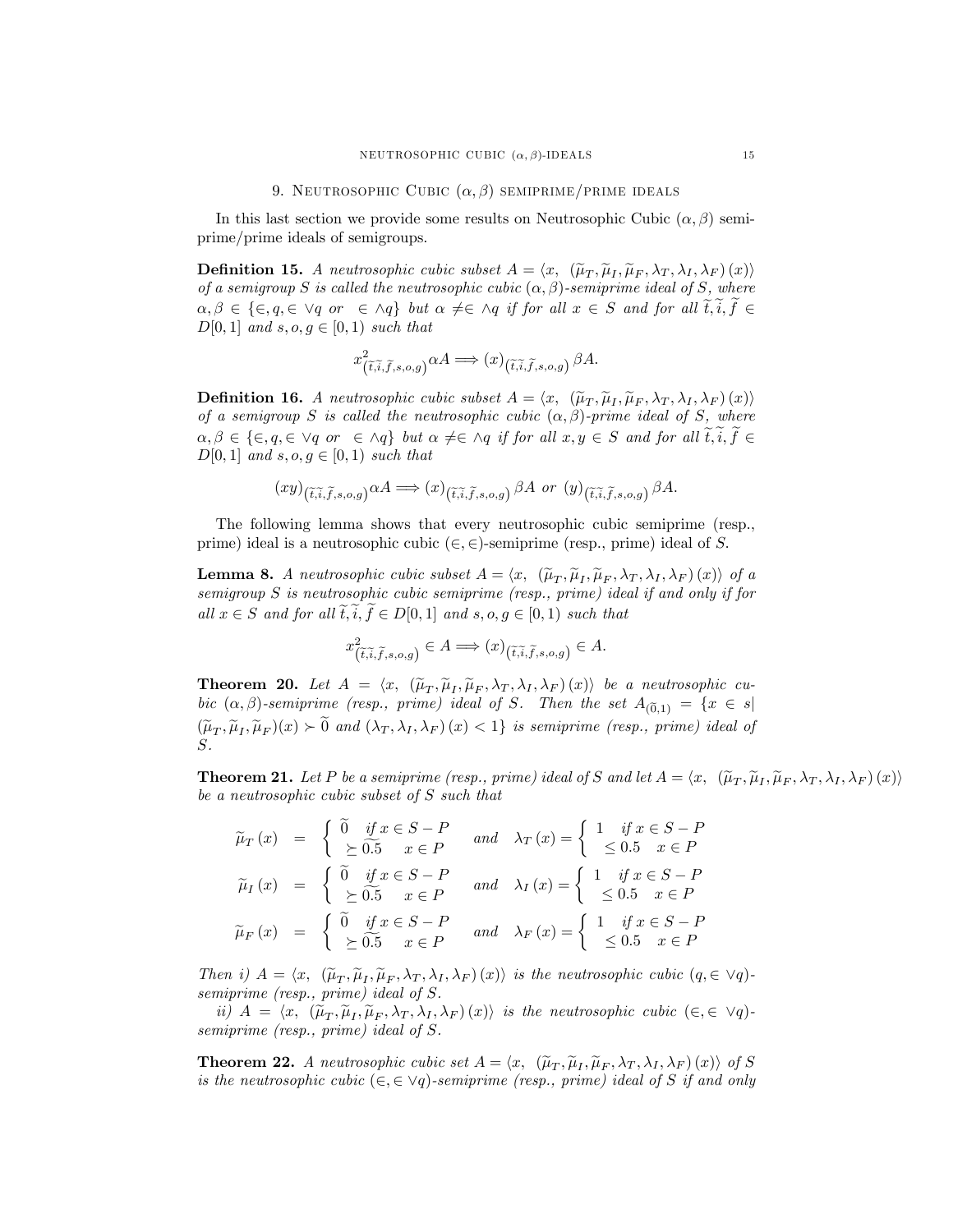if

 $\widetilde{\mu}_T(x^2) \geq \min(\widetilde{\mu}_T(x), \widetilde{0.5}) \text{ and } \lambda_T(x^2) \leq \max(\lambda_T(x), 0.5)$  $\widetilde{\mu}_I(x^2) \geq \min(\widetilde{\mu}_I(x), \widetilde{0.5}) \text{ and } \lambda_I(x^2) \leq \max(\lambda_I(x), 0.5)$  $\widetilde{\mu}_F(x^2) \ge \text{rmin}(\widetilde{\mu}_F(x), \widetilde{0.5}) \text{ and } \lambda_F(x^2) \le \text{max}(\lambda_F(x), 0.5)$ 

**Corollary 4.** Every neutrosophic cubic  $(\in, \in \forall q)$ -prime is an neutrosophic cubic  $(\in, \in \vee q)$ -semiprime ideal of S but converse is not true.

**Theorem 23.** A non-empty subset A of a semigroup S is  $(\in, \in \vee q)$ -semiprime  $(resp., prime)$  ideal of  $S$  if and only if the neutrosophic cubic characteristic function  $\chi_A = (\chi_{\tilde{\mu}_T}, \chi_{\tilde{\mu}_I}, \chi_{\tilde{\mu}_F}, \chi_{\lambda_T}, \chi_{\lambda_I}, \chi_{\lambda_F})$  is an neutrosophic cubic  $(\in, \in \vee q)$ -  $(\in, \in \vee q)$ semiprime (resp., prime) ideal of S.

**Conclusion 1.** In this paper we study different types of neutrosophic cubic  $(\alpha, \beta)$ ideals of semigroups. In our future study we are focusing at the following points.

(i) To study neutrosophic cubic  $(\in, \in \vee q_k)$ -ideals of semigroups.

(ii) To study neutrosophic cubic  $(\epsilon_{\gamma}, \epsilon_{\gamma} \vee q_{\delta})$ -ideals of semigroups.

(iii) To define the upper and lower parts of neutrosophic cubic  $(\in, \in \vee q)$ -ideals, neutrosophic cubic  $(\epsilon, \epsilon \vee q_k)$ -ideals and neutrosophic cubic  $(\epsilon_{\gamma}, \epsilon_{\gamma} \vee q_{\delta})$ -ideals of semigroups.

(iv) To study the regular and intra-regular semigroups in terms of neutrosophic cubic  $(\epsilon, \epsilon \vee q)$ -ideals, neutrosophic cubic  $(\epsilon, \epsilon \vee q_k)$ -ideals and neutrosophic cubic  $(\in_\gamma, \in_\gamma \vee q_\delta)$ -ideals.

(v) To study neutrosophic cubic  $(\in, \in \vee q)$ -relations, neutrosophic cubic  $(\in, \in \vee q)$  $\forall q_k$ )-relations and neutrosophic cubic  $(\in_\gamma, \in_\gamma \forall q_\delta)$ -relations.

## **REFERENCES**

- [1] L. A. Zadeh, Fuzzy sets, Information and Control 8 (1965) 338{353}.
- [2] L. A. Zadeh, The concept of a linguistic variable and its application to approximate reasoning-I, Inform. Sci. 8 (1975) 199{249.
- [3] Y. B. Jun, C. S. Kim and K. O. Yang, Cubic sets, Ann. Fuzzy Math. Inform. 4 (2012) 83{98}.
- [4] Y. B. Jun and A. Khan, Cubic ideals in semigroups, Honam Math. J. 35 (2013) 607{623}.
- [5] Y. B. Jun, C. S. Kim and M. S. Kang, Cubic subalgebras and ideals of BCK/BCI-algebras, Far East. J. Math. Sci. (FJMS) 44 (2010), 239-250.
- [6] Y. B. Jun, C. S. Kim and J. G. Kang, Cubic q-ideals of BCI-algebras, Ann. Fuzzy Math. Inform. 1 (2011), 25-34.
- [7] Y. B. Jun, K. J. Lee and M. S. Kang, Cubic structures applied to ideals of BCI- algebras, Comput. Math. Appl. 62 (2011), 3334-3342.
- [8] Y. B. Jun and K. J. Lee, Closed cubic ideals and cubic-subalgebras in BCK/BCI-algebras, Appl. Math. Sci. 4 (2010), 3395-3402.
- [9] Y. B. Jun, F. Smarandache and C.S. Kim, Neutrosophic cubic sets, New Math. Nat. Comput., November 9, 2015 8:41 WSPC/INSTRUCTION FILE JSK-151001R0-1108.
- [10] Y. B. Jun, F. Smarandache and C. S. Kim, P-union and P-intersection of neutrosophic cubic sets, An. S»t. Univ. Ovidius Constanta, Vol.  $xx(x)$ , 201x, 0-16.
- [11] Y. B. Jun, F. Smarandache and C. S. Kim, R-union and R-intersection of neutrosophic cubic sets, 2016 IEEE International Conference on Fuzzy Systems (FUZZ).
- [12] S. K. Bhakat and P. Das, On the definition of fuzzy subgroup, Fuzzy sets and Systems, 51 (1992) 235-241.
- [13] V. Murali, Fuzzy point of equivalance fuzzy subset. Information Science 158 (2004) 277-288.
- [14] F. Smarandache, A Unifying Field in Logics: Neutrosophic Logic. Neutrosophy, Neutrosophic Set, Neutrosophic Probability, American Research Press, Rehoboth, NM, 1999.
- [15] F. Smarandache, Neutrosophic set-a generalization of the intuitionistic fuzzy set, Int. J. Pure Appl. Math, 24(3) (2005), 287-297.